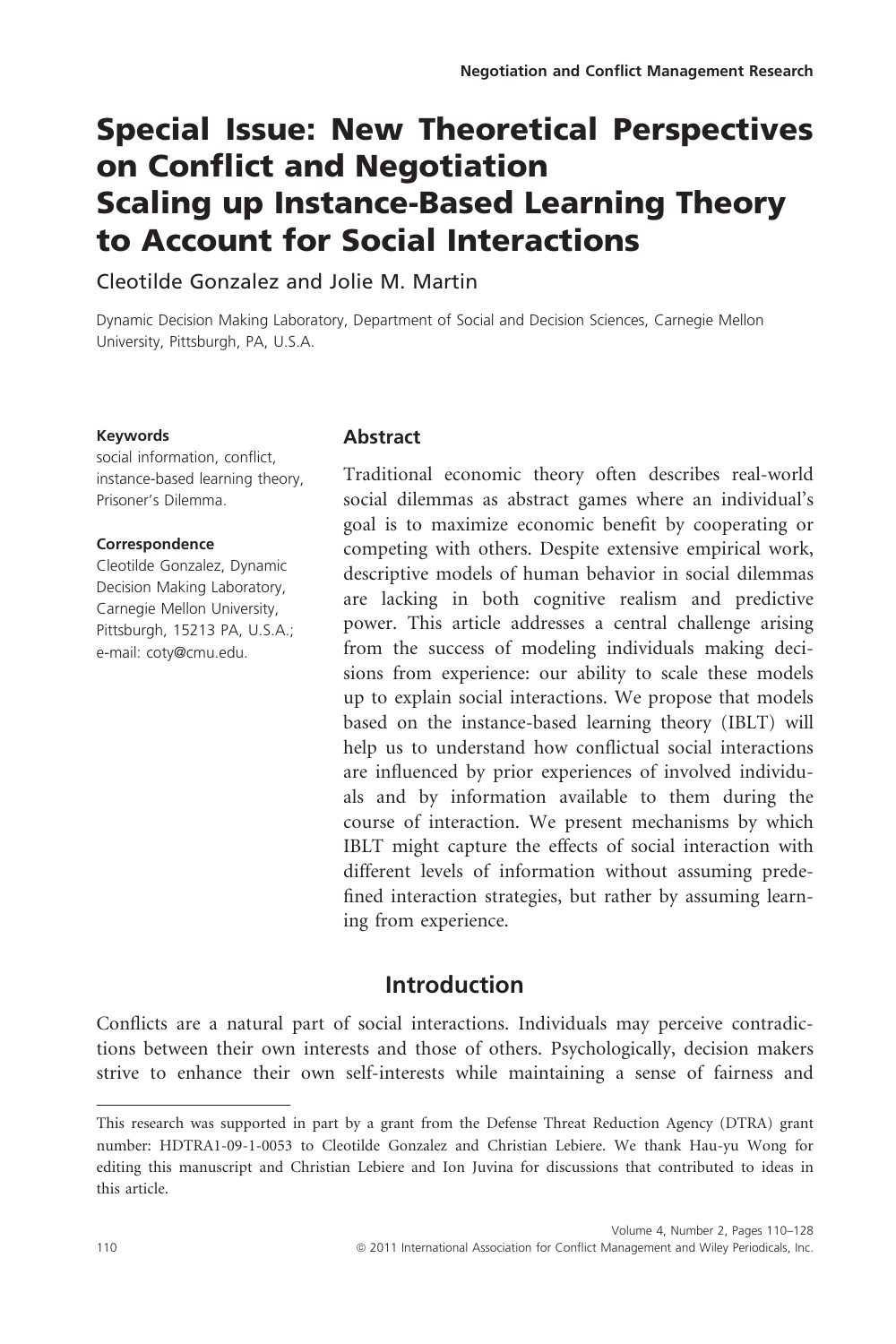obligation to others at the same time. Like many everyday decisions, decisions in situations of conflict often require a delicate balance between furthering one's own interests and those of others. Complicating matters further, these interests must be estimated from personal experience and limited information about others' motivations. The study of decisions from experience (DFE) is an important new shift of attention in decision sciences away from the traditional study of decisions from description (Hertwig, Barron, Weber, & Erev, 2004). DFE represents a natural way of studying how humans adapt and learn to make decisions in the absence of explicitly stated payoffs and probabilities of obtaining those payoffs. And while classical behavioral decision theory focuses on violations of rationality assumptions, DFE helps to understand human behavior in natural environments where one cannot rely on the rationality assumption because of social complexity (Erev & Haruvy, in press).

Our research addresses a central challenge arising from the success of models of individual DFE: scaling these models up to represent the response of decision makers to social information. We offer a model of individual DFE that can be expanded to account for the repeated effects of social interactions. We propose that behavior in conflict is determined by the availability of relevant social information and by the combined effects of past experience in similar situations. The presence of information regarding others' interests and outcomes will drive attention toward particular beliefs, attitudes, and motivations, which influence conflict resolution. The model is based on the instance-based learning theory (IBLT; Gonzalez, Lerch, & Lebiere, 2003), which has proven to be a robust representation of DFE in individuals.

Our experimental approach to collecting human data against which the model can be compared is derived from game theory, which often describes real-world social dilemmas as abstract games where an individual's goal is to maximize economic benefit by cooperating or competing with others. For example, in the well-known Prisoner's Dilemma (PD; Axelrod, 1980; Rapoport & Chammah, 1965), each of two players chooses to ''cooperate'' or ''defect'' given information about the payoffs if one or the other action are chosen by each of the players. In the Iterated Prisoner's Dilemma (IPD) where players interact repeatedly, computing the best response to maximize total payoffs becomes more complex as additional strategic factors come into play, including the possibility for the other to punish defection or reciprocate cooperation (Rabin, 1993).

In contrast to a purely economic perspective, a behavioral perspective explains how conflict and cooperation are impacted by social dimensions such as interpersonal relationships, past encounters, identities, and emotions (Roberts, 1997; Schuster, 2000; Schuster & Perelberg, 2004); it is important to disentangle the influence of these social concerns above and beyond monetary outcomes for individuals (e.g., Colman, 2003). Drawing upon experience in the real world, people may implicitly care about an ongoing relationship and the image they project to others, despite being told to disregard these factors. That is, people make DFE in social interactions, and feedback may reinforce some social outcomes and behaviors over others. For example, deviations from the mutual defection equilibrium in the one-shot PD could result from inherent altruism, as well as from norms prescribing fairness and kindness. Just as economic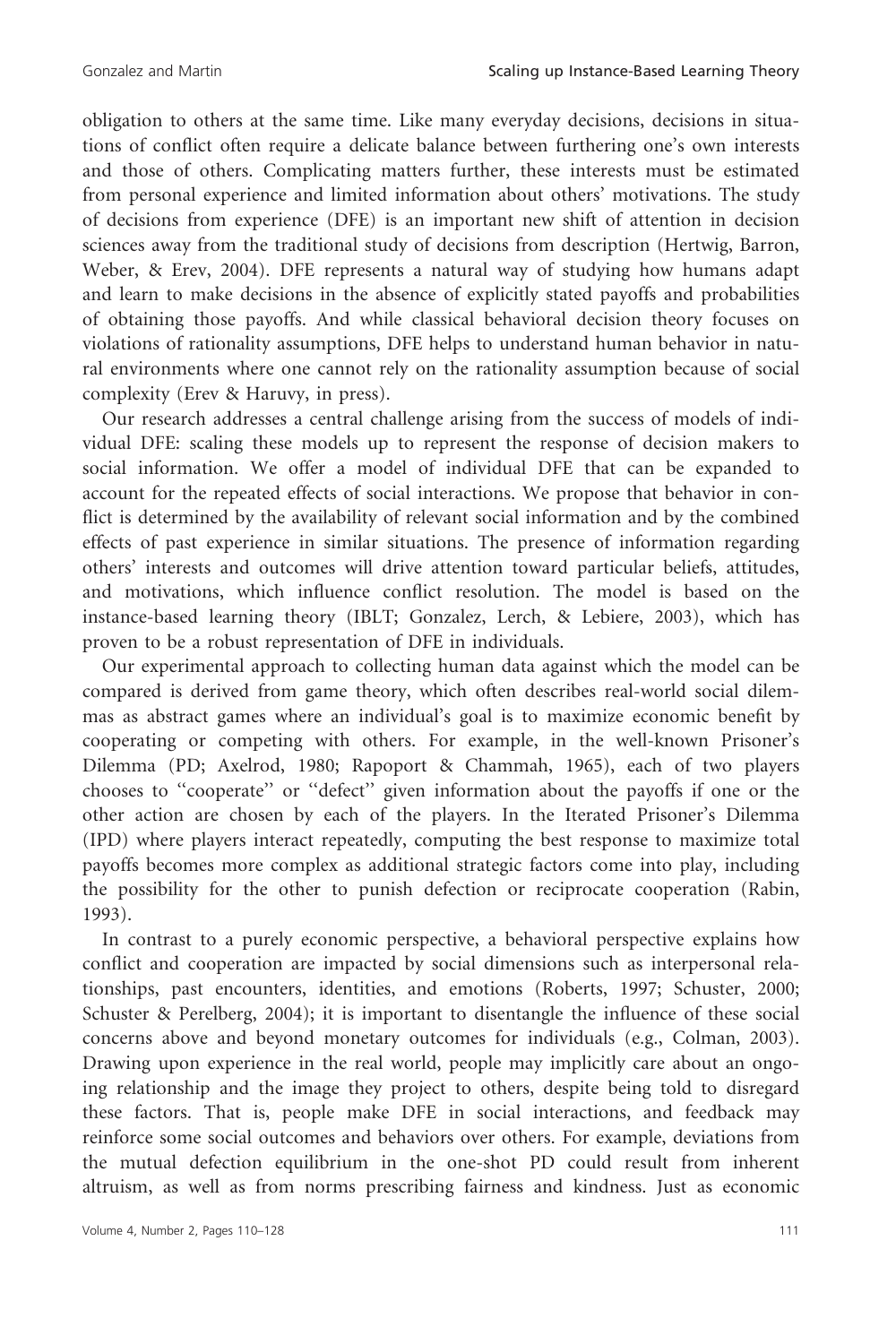considerations become more complex in an IPD played for multiple rounds, so too do social considerations become more complex in repeated interaction.

One important social aspect of conflict relates to the information available to decision makers, which ranges from no information about interdependence with others to complete information about the actions of others, their influence on the other's outcomes, and the cultural identities of others. These informational characteristics influence reciprocation, fairness, trust, power, and other social concerns. Not surprisingly, the effects of these social factors on individual and collective behavior are difficult to capture in computational models that have oftentimes been designed to account primarily for individual decisions and outcomes. We organize the information that is expected to influence social interactions into a Hierarchy of Social Information (hereafter HSI). The HSI framework helps conceptualize different levels of social information, organize empirical finding from the literature that demonstrate the influence of social information, and propose systematic ways in which IBLT can be extended to capture these empirical effects. Ultimately, our objective is to develop a generic IBLT model that accurately represents the major influences of social information on cognition and emotion in conflict and is thus capable of predicting behavior in novel contexts.

In what follows, we first review models that explain how individuals make decisions from experience. We then describe IBLT, the current assumptions and mechanisms of the theory, and discuss ways that IBLT might be extended to represent different levels of social information in the HSI.

#### Models of DFE

Many models have explained individual behavior in DFE. Learning models often emphasize a weighted adjustment process by which the value of a previously observed outcome is combined or updated with a newly observed outcome (e.g., Bush & Mosteller, 1955; Erev, Glozman, & Hertwig, 2008; Hertwig, Barron, Weber, & Erev, 2006; March, 1996). Reinforcement models of learning are perhaps even more common in the literature. These models often assume that choices are reinforced based on immediate feedback (Erev & Roth, 1998; Roth & Erev, 1995). Authors of these models make cognitive or psychological attributions to different parameters of their models. Attributions such as attention and learning ability are common (Ho, Camerer, & Chong, 2004). More concretely, many of these models have assumed that individuals have or construct a set of strategies (Busemeyer & Myung, 1992; Erev & Barron, 2005). For example, Erev and Barron (2005) proposed a model to capture learning in DFE with partial-feedback and full-feedback. Reinforcement Learning Among Cognitive Strategies (RELACS) is a model that was initially proposed to account for learning effects in Roth and Erev (1995), and then further developed in Erev, Bereby-Meyer, and Roth (1999). RELACS assumes that the decision maker follows one of the three cognitive strategies or decision rules in each decision encountered and that the probability of using a strategy is determined by its frequency of use and the observed payoffs. RELACS has been shown to accurately replicate human choice behavior in different choice problems (Erev & Barron, 2005).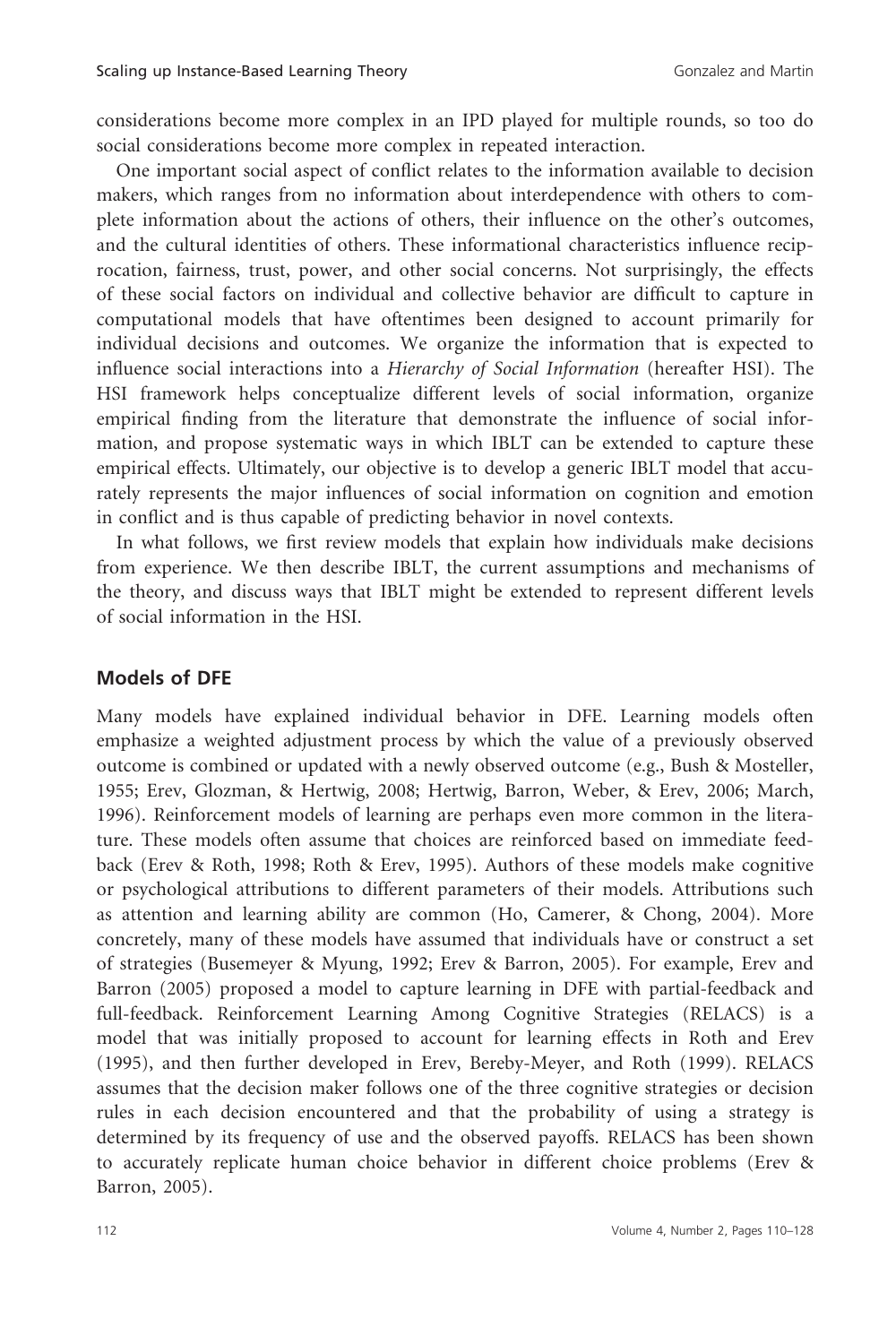More recently, computational models based on IBLT (Gonzalez et al., 2003) have been shown to provide robust predictions in a variety of decision-making tasks in which individuals rely on experience (Lejarraga, Dutt, & Gonzalez, in press). IBLT was originally developed to explain and predict learning and decision making in real-time, dynamic decision-making environments. The theory has also been used as the basis for developing computational models that capture human decision-making behavior in a wider variety of DFE tasks. These include dynamically complex tasks (Gonzalez & Lebiere, 2005; Gonzalez et al., 2003; Martin, Gonzalez, & Lebiere, 2004), training paradigms of simple and complex tasks (Gonzalez, Best, Healy, Bourne, & Kole, 2010; Gonzalez & Dutt, 2010), simple stimulus–response practice and skill acquisition tasks (Dutt, Yamaguchi, Gonzalez, & Proctor, 2009), and repeated binary-choice tasks (Lebiere, Gonzalez, & Martin, 2007; Lejarraga et al., in press). The different applications of the theory illustrate its generality and ability to capture learning from exploration and DFE in multiple contexts.

# Instance-Based Learning Theory

Instance-based learning theory uses a cognitive information representation called an instance. An instance consists of three parts: a situation (a set of attributes that define the decision situation), a decision or action, and an outcome or utility of the decision in the situation. The different parts of an instance are built through a general decision process with three steps: (a) characterizing a situation by attributes in the task, (b) making a decision based on expected utility, and (c) updating the utility in the feedback stage. The instances accumulated over time in memory are retrieved and used repeatedly in future decisions. Their strength in memory, called activation, is reinforced according to statistical procedures. These statistical procedures were originally developed by Lebiere (1999) and Anderson and Lebiere (1998) as part of the ACT-R cognitive architecture, which was used to build most of the existent IBL models (except for the more recent ones, such as in Lejarraga et al., in press).

In making a choice, IBLT recommends the selection of the alternative with the highest blended value, V (Lebiere, 1999), which is computed from all past instances where the outcome of that alternative was observed. The blended value of alternative  $j$  is defined as:

$$
V_j = \sum_{i=1}^n p_i x_i \tag{1}
$$

where  $x_i$  is the value of the observed outcome of alternative j in instance i, and  $p_i$  is the probability of retrieving instance  $i$  from memory. The blended value of an alternative is thus the sum of all observed outcomes  $x_i$  of corresponding instances in memory, weighted by their probability of their retrieval from memory. In any trial, the probability of retrieving instance  $i$  from memory is a function of that instance's activation relative to the activation of all other instances corresponding to that alternative, given by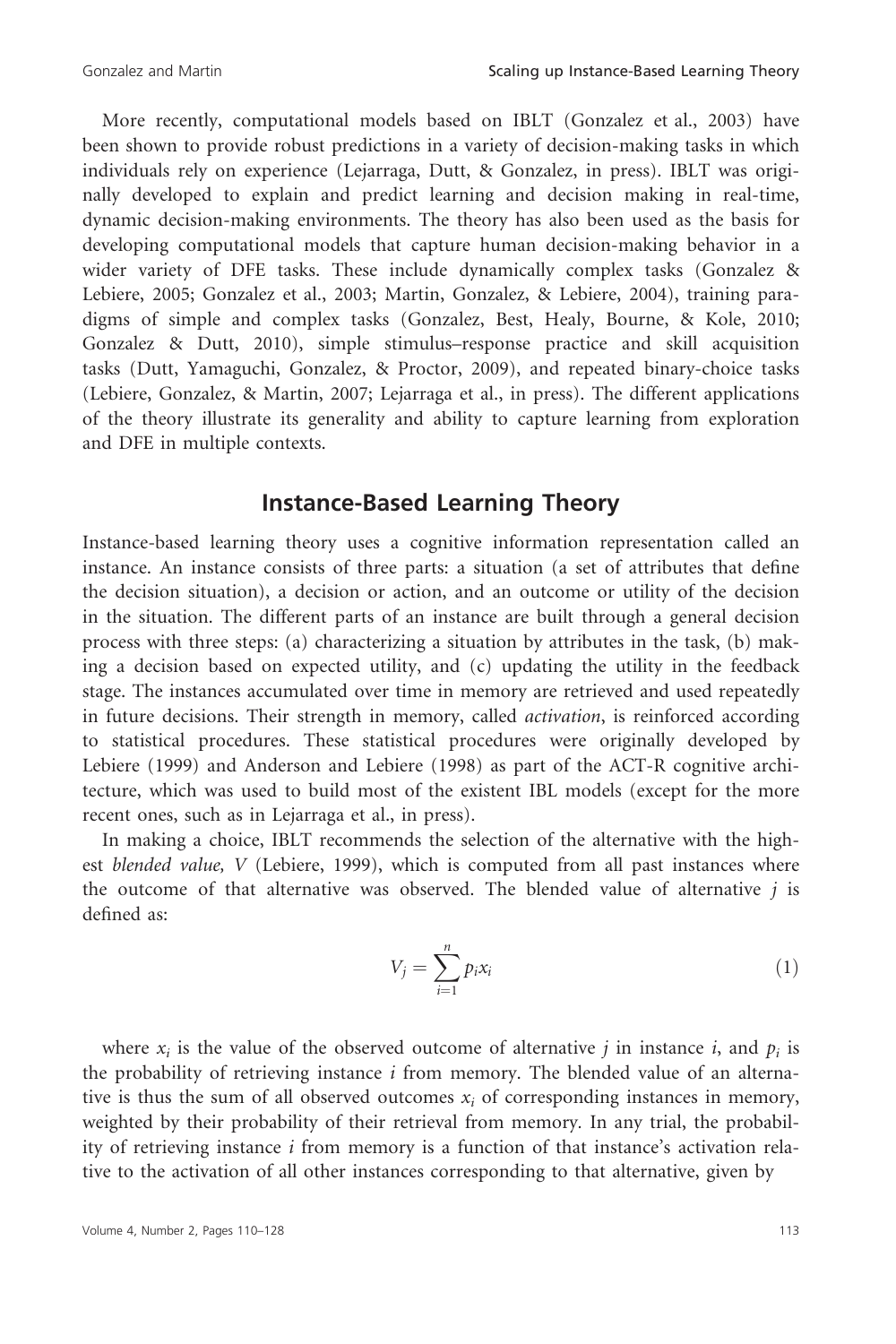Scaling up Instance-Based Learning Theory Gonzalez and Martin Gonzalez and Martin

$$
p_i = \frac{e^{A_i/\tau}}{\sum_j e^{A_j/\tau}}\tag{2}
$$

where  $\tau$  is random noise defined as  $= \sigma \times \sqrt{2}$ , and  $\sigma$  is a free noise parameter. Noise in Equation 2 captures the imprecision of recalling instances from memory.

The activation of each instance in memory depends upon the Activation mechanism from ACT-R (Anderson & Lebiere, 1998):

$$
A_i = \ln\left(\sum_{j=1}^n t_{ji}^{-d}\right) + \sum_{j=1}^m W_j \cdot (S - \ln(fan_{ji})) - \sum_{l=1}^k P_l \cdot M_{li} + N_i(0, \sigma) \tag{3}
$$

The activation  $A_i$  of an instance i reflects the availability of an instance in memory. The activation  $A_i$  of an instance t reflects the availability of an instance in memory.<br>The activation is determined by the base-level activation  $\ln\left(\sum_{j=1}^n t_{ji}^{-d}\right)$ , the spreading activation  $\sum_{j=1}^m W_j \cdot (S - \ln(\tan_{ji}))$ , the partial matching  $\sum_{l=1}^k P_l \cdot M_{li}$ , and noise  $N_i$  (0,  $\sigma$ ).

The base-level activation of an instance  $i$  reflects its recency and frequency of use in the past trials/times.  $n$  is the total number of previous uses of that instance from memory (frequency), including when the instance was first created,  $t_{ii}$  is the time elapsed since the jth use of the instance  $i$  (recency), and  $d$  is the memory's decay rate (a free parameter with a default value of 0.5). A high value of  $d$  (e.g.,  $d > 2.0$ ) means rapid decay of memory (forgetting easily) and reliance on recent past experiences, whereas a low value of  $d$  means slow decay of memory and reliance on temporally distant experiences.

The spreading activation reflects the impact of a task situation's attribute  $j$  on the instance  $i$  in memory.  $m$  is the total number of attributes in the situation, and  $W_i$  represents the amount of activation from attribute  $j$  to instance  $i$ . ACT-R assumes there is a limited total amount of attention W (a free parameter, with value of 1.0 as default), which gets divided equally among all the  $m$  attributes of the situation (thus, the W parameter is the sum of all W<sub>j</sub>; Anderson et al., 2004; Anderson, Reder, & Lebiere, 1996). Thus, the W parameter influences the attention to relevant and irrelevant attributes in the task's situation (Anderson et al., 1996; Lovett, Reder, & Lebiere, 1999). The term  $(S - ln(fan_{ii}))$  is called the strength of association. S (a free parameter that can be set to any value, whose default value of ''nil'' in ACT-R means not using spreading activation) is the maximum associative strength, and  $fan_{ii}$  is the number of instances in memory in which the attribute  $j$  appears as part of the instance's attributes plus one (as attribute  $j$  is associated with itself in instance  $i$ ).

The partial matching component represents the mismatch between the attributes of a situation in the task and the attributes of the instance  $i$  in memory.  $k$  is the total number of attributes for a task's situation that are used to retrieve instance  $i$  from memory (thus, the summation is only computed over those attributes of an instance that correspond to the task's situation attributes used to retrieve the instance from memory). The match scale  $(P_l)$  reflects the amount of weighting given to the similarity between attribute  $l$  of an instance  $i$  in memory and the corresponding situation attribute in a task.  $P_l$  is generally defined to be a negative integer with a common value of  $-1.0$  for all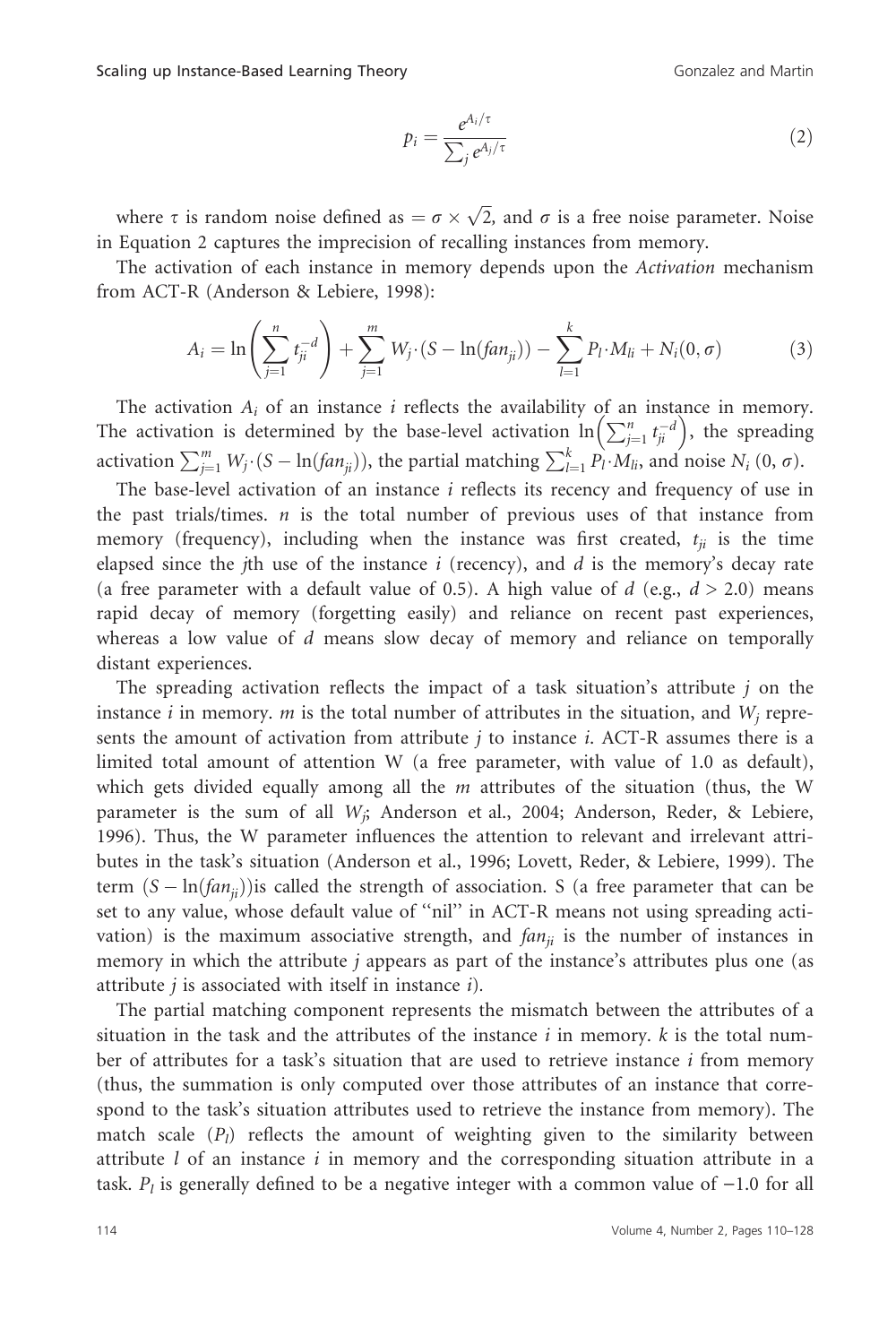attributes  $k$  of an instance  $i$  (but it could also be a free parameter with different negative real values for different attributes of an instance i). The  $M_{li}$  term, or match similarity, represents the similarity between the value  $l$  of an attribute in a task's situation (i.e., the situation attribute  $l$  from the task that is used to retrieve the instance  $i$  from memory) and the value in the corresponding attributes of the instance  $i$  in memory. Typically,  $M_{li}$ is defined using a linear similarity function that assumes  $M_{li}$  to be equal to the absolute value of the difference between a situation attribute from the task and the corresponding attribute value of an instance. Thus, the  $\sum_{l=1}^{k} P_l \cdot M_{li}$  specification defines the similarity between the task's current situation attributes to the attributes of potentially retrievable instances from memory. Finally, the noise component is a Gaussian function with a mean of 0 and a standard deviation of  $\sigma$ .

# Scaling up IBLT to Represent Effects of Social Interaction

In conflict situations, the social information that individuals have about their interaction partners can vary dramatically and thus influence both behavior and joint outcomes. Some conflict situations occur with minimal social information, as in cases where individuals affect one another's outcomes without even realizing their interdependence. The depletion of public goods is an example of low social information: if one person litters and contributes to pollution, another person living across town might suffer some incremental negative externality in terms of environmental quality, but the first person might not realize this impact, just as the second person might not be able to tie their poor outcome to the actions of the culprit. At the opposite end of the spectrum, some conflict situations occur with substantial levels of social information when individuals know one another's identities and motivations. An example of this is a husband who leaves dirty dishes on the counter for his wife to wash. Assuming that the two of them live alone together, they can attribute positive or negative actions to one another and put them in the context of their longer-term relationship.

Many models of individual DFE are incapable of representing response to social contexts. For example, Erev and Roth (2001) noted that simple reinforcement learning models predicted the effect of experience in two-person games like the IPD only in situations where players could not punish or reciprocate. A simple model predicts a decrease in cooperation over time even though most behavioral experiments demonstrate an increase in mutual cooperation because of the possibility of reciprocation (Rapoport & Chammah, 1965; Rapoport & Mowshowitz, 1966). To account for the effects of reciprocation, Erev and Roth used two explicit modifications to the basic model: if a player adopts a reciprocation strategy, he will cooperate in the next trial only if the other player has cooperated in the current trial; the probability that a player continues with the same strategy will depend on the number of times the reciprocation strategy was played (Erev & Roth, 2001). Although these tweaks to the model may accurately represent the kind of cognitive reasoning that people actually use in the IPD, they are unlikely to generalize to other situations with different action sets or outcomes.

Unlike models that require explicit modification to predict human behavior in conflict situations, we hypothesize that IBL models may offer the potential for generalization even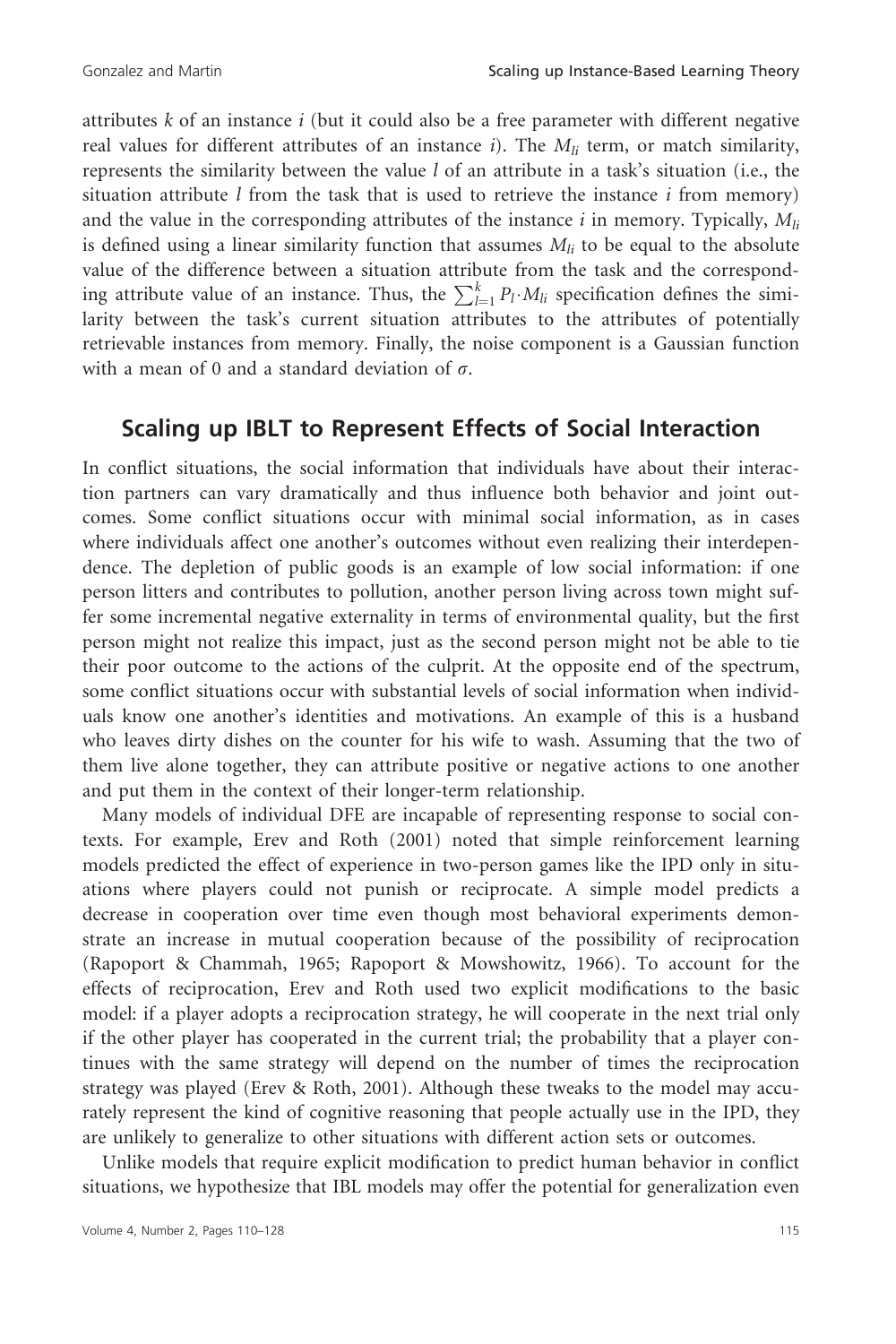in their standard form, without predefined implementations of interaction strategies. Although most of the tasks modeled according to IBLT are individual tasks, there have been some initiatives to use IBLT in multiperson games. For example, Gonzalez and Lebiere (2005) reported a cognitive model of an IPD, initially reported by Lebiere, Wallach, and West (2000), which assumes instances are stored in memory, including one's own action, the other player's action, and the payoff. The decision is made according to a set of rules that, given each possible action, retrieves the most likely outcome from memory and selects the action with the highest payoff. This model was shown to accurately capture human behavior in the IPD. More recently, IBLT was also used as the basis for developing computational models that predict human behavior in more complex multiperson tasks, including a market entry game (Gonzalez, Dutt, & Lejarraga, in press). This model shares some basic features with IBL models of individual choice (e.g., Lejarraga et al., in press): weighting of prior outcomes by their probability of retrieval from memory (i.e., the blending mechanism); dependence on recency and frequency of past outcomes; and an inertia mechanism that depends upon surprise as a function of blended outcomes. In presenting a HSI that would influence social DFE, we propose some ways in which IBLT can account for more nuanced social aspects of interaction such as reciprocation, fairness, reputation, trust, and power.

## Extensions of IBLT on a Hierarchy of Social Information

A basic HSI framework is shown in Figure 1, with each of the rows in the pyramid representing a category of interpersonal interaction characterized by the extent of social information possessed by involved parties. Regardless of the amount of social information, though, we assume that each individual knows their own actions, as well as seeing the outcomes of these actions over time. Each row in the pyramid builds upon the information available in the previous row. The differences between the categories reflect several key pieces of social information that can be studied separately to determine their incremental effects in naturalistic conflict situations. A more refined formulation could insert categories between those currently shown in Figure 1, as well as splitting the categories we have provided into further subcategories. We devised the taxonomy in its current form to offer sufficiently many levels for meaningful differentiation, but few enough for manageable comparison.

## Nonsocial: Knowledge of One's Own Action-Outcome Pairs

The nonsocial category of information can be thought of as the individual behavior perspective, in which motivations for cooperative or competitive actions can be captured by reinforcement learning of two independent individuals in isolation. Nonetheless, even the actions that would maximize individual expected utility over time are not entirely straightforward because of the actual interdependence between individuals, which leads to shifting probabilities of various outcomes that may be perceived by decision makers as changes in the environment. Sometimes, these changes may seem completely unpredictable, but other times, decision makers may notice that their own actions influence the way that probabilities change. Thus, although individuals do not know that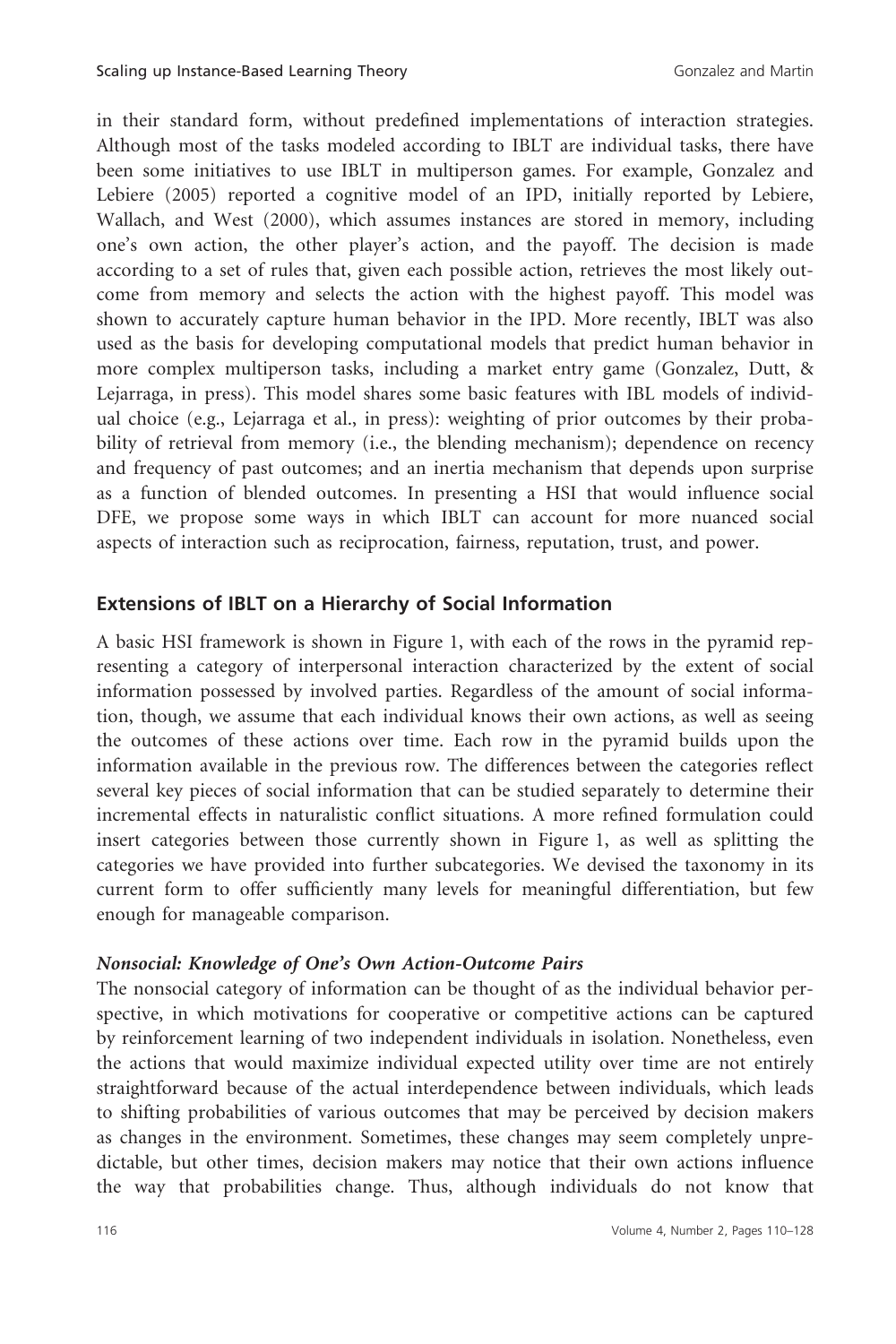

Figure 1. Hierarchy of Social Information framework. Each level of the pyramid represents a category of interaction, with social information compounding from the bottom row (least information) to the top row (most information). Each interaction type includes all of the information below, as well as one new type of information.

another's behavior is affected by their own and vice versa, they may still observe that their present actions have an impact on their own future outcomes. In the pollution example mentioned earlier, one person tossing trash on the ground may lead another to conclude that there is no point in cleaning up after himself since the park remains filthy in either case and hence lead to a downward spiral of poor behavior. Alternately, if cleaning up contributes to a social norm of a clean park, then that behavior might be reinforced over time. In this sense, even if individuals were pure profit maximizers (against most evidence in the discussion to follow), there would still exist a tension between short-term gain (e.g., laziness for picking up trash) and long-term gain (e.g., a clean park where others pick up their trash too).

There have been some efforts to model optimal and actual human response to endogenous environmental changes in the absence of social concerns. For instance, Axelrod (1984) illustrated the purely rational tradeoff between short- and long-term profit maximization in a competition of computerized strategies playing the IPD against one another. The best performer on the objective criteria of total payoff was a simple strategy called tit-for-tat, which cooperates initially and then repeats its opponent's most recent action. Without ''understanding'' how it affects its opponent in any cognitive sense, tit-for-tat capitalizes on the possibility of mutual cooperation if the other is willing, but does not allow itself to be taken advantage of through asymmetrical cooperation. Axelrod characterizes the major benefits of tit-for-tat: it lacks a temptation to defect first, it retaliates against an opponent's defection, it is willing to forgive, and it is not eager to ''beat'' its opponent. Thus, while tit-for-tat indeed possesses some humanlike characteristics, it may be more effective than humans who rarely follow axiomatic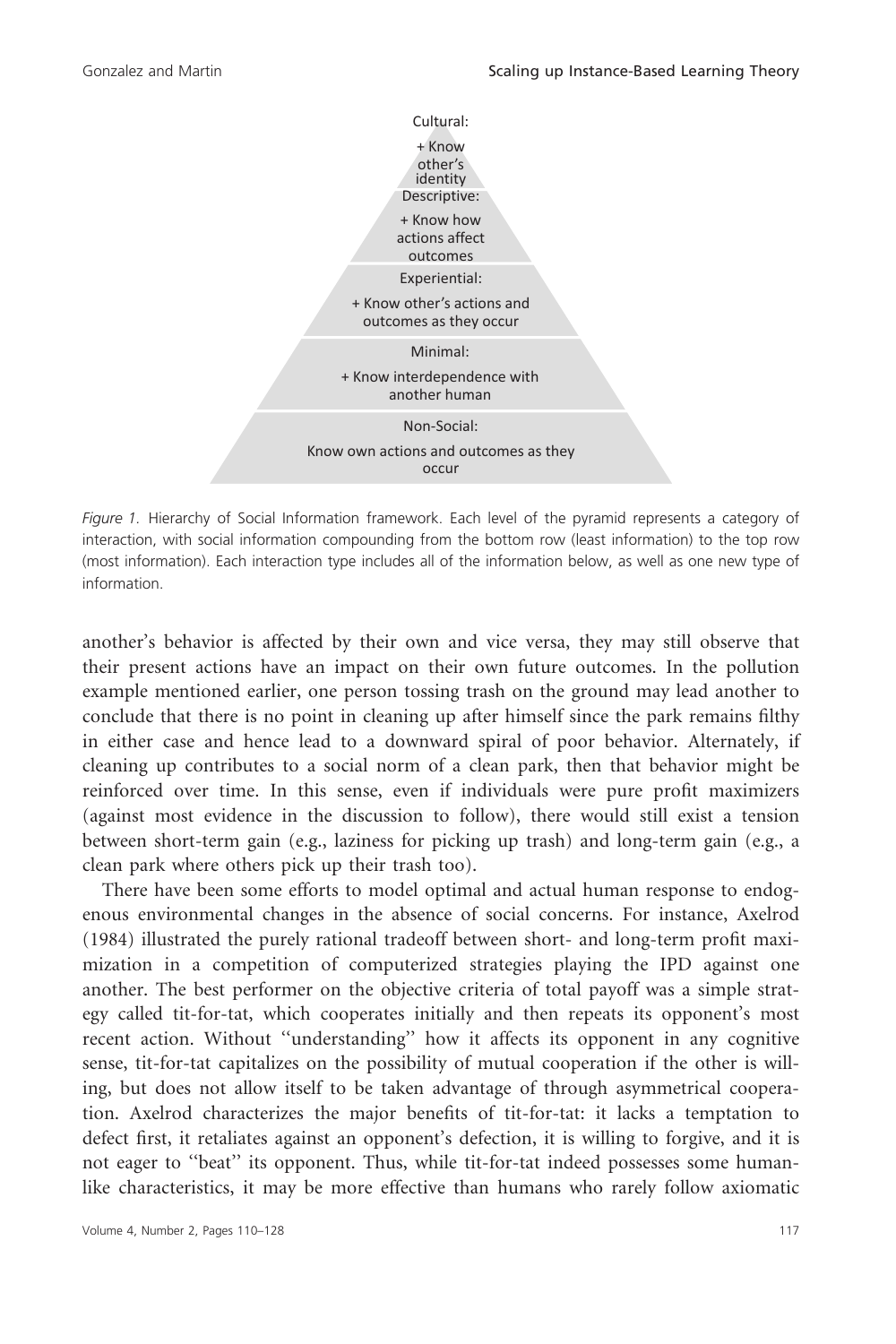principles so systematically. Baker and Rachlin (2001) showed that participants in an IPD adapt their behavior to reciprocation by a computerized opponent (which can be thought of a response from one's environment), but not in an optimal way. Specifically, people cooperated less than the optimal level when the computer's reciprocation probability was at an intermediate level and not made explicit. The authors described this as a failure to effectively trade off immediate payoff for greater payoff in future rounds (Baker & Rachlin, 2001).

Behavior in the nonsocial category is already well described by IBL models, as well as by other existent reinforcement learning algorithms. Given that one IBL model represents an individual, two identical versions of an IBL model would need to be created to act as a pair and interacting repeatedly in the case where two individuals interact. In the IPD, two identical models are created and decisions are made by using the mechanism described earlier. Interaction of these two models may occur under different informational conditions, which are expected to have different effects on the model's behavior. When the only information available is one's own actions and outcomes, the two models are expected to act independently, each representing instances with the action taken and the outcome obtained. The model parameters (e.g.,  $d$ ,  $\sigma$ ) representing the recency of information and noise may act independently for each of the two simulated model participants in the IPD. Thus, the main prediction is that in the absence of any social information, IBL make decisions that depend exclusively on cognitive parameters at the individual level, including the frequency and recency of information from memory.

As we will see in the following sections, people may disobey strict payoff maximization in other ways when social information increases, and make it more difficult for a simple IBL model to capture these deviations.

#### Minimal: Knowledge of Human Interaction

With the exception of very conventional economists, most social scientists find it unsurprising that one fundamental type of social information available in an interaction—namely that one interacts with another human being—impacts the way people behave. Nonetheless, it is worth surveying research indicating the precise ways in which behavior with this knowledge has been shown to deviate from behavior without it. With regard to our theoretical framework, this is the distinction that we expect to observe in moving from the nonsocial category to the minimal category of interaction. Considerations of fairness and altruism on the positive side, as well as injustice or retribution on the negative, arise only in interaction where it is known that one has a human partner. For instance, Blount (1995) showed that playing with a human instead of a robot leads to more seemingly irrational rejections of low ultimatum game offers. While not a direct comparison of our nonsocial and minimal interaction categories where participants do not know the other's outcomes, these findings are suggestive that many noneconomic factors will come into play as soon as people believe they have some interdependence with others.

Differences in the nonsocial and minimal categories may be rooted in different neurological responses to other humans, as opposed to robots or random processes of nature. Several groups of researchers have shown differential brain activation when participants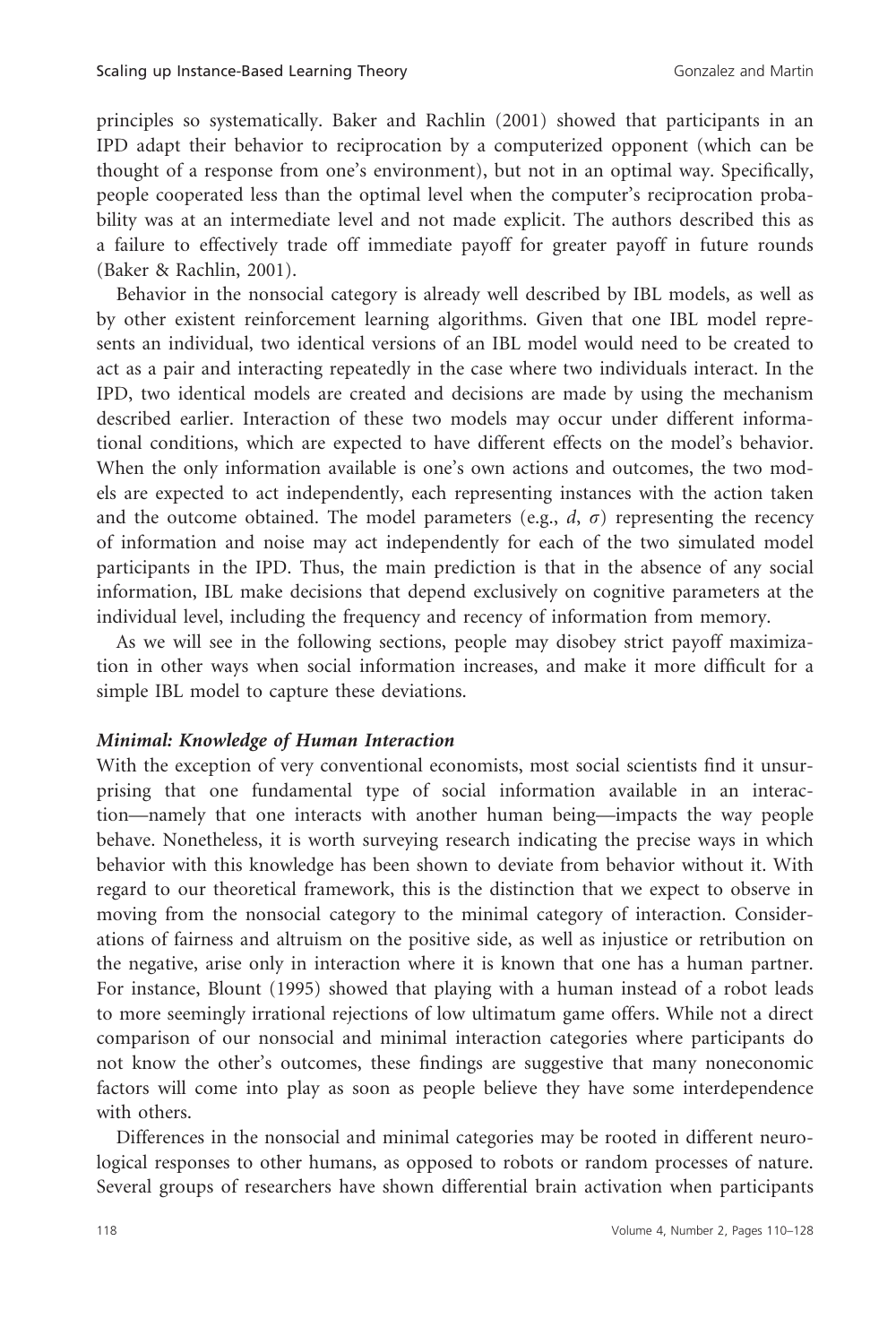believed they interacted with other humans versus computerized algorithms (Gallagher, Jack, Roepstorff, & Frith, 2002; McCabe, Houser, Ryan, Smith, & Trouard, 2001; Rilling, Sanfey, Aronson, Nystrom, & Cohen, 2004). These findings strongly suggest that one's own actions and outcomes are not the only variables encoded in the experience of events. When especially favorable or unfavorable outcomes are realized partly as a result of one's own choices, it will make a difference whether the unexplained variance can be attributed to the intentions of another person. The fundamental attribution error—defined as ''the tendency for attributers to underestimate the impact of situational factors and to overestimate the role of dispositional factors in controlling behavior'' (Ross, 1977, p. 183)—has been well documented in many social contexts. It may be particularly relevant here when the payoffs to the other person cannot be observed and put into perspective, allowing an individual's imagination to run wild with illusions that the other is achieving huge payoffs or even going out of their way to cause harm.

For example, in an empirical study of behavior in a variant of the IPD, Baker and Rachlin (2002) found that participants learned to cooperate at high rates when they knew they played against a probabilistic tit-for-tat algorithm, but not when they were led to believe that the algorithm was another human being. Although the false belief should have made no material difference to profit maximizing choices, the difference in cooperation can be accounted for by social considerations. It seems reasonable to speculate that participants fell prey to the attribution error when they were led to believe there was another human player (Ross, 1977). Since these participants knew nothing of the other's payoffs, it was easy to sustain an illusion that the other set out to cause harm ruthlessly or greedily. Believing that the other player was a human led to less cooperation because the downside risk of being taken advantage of was over-weighted relative to the possible upside of sustained cooperation. In another context, adding information about interdependence with others may have the reverse effect of enhanced cooperation.

The Minimal category of the HSI is expected to elicit different strengths and types of emotion than the nonsocial category because of players' awareness that their own actions affect other people and that other people's actions affect them. Although instance representations of an IBL model in the minimal category information category would be identical to that of the nonsocial category, the statistical mechanisms of the model are expected to have different effects in the model's predictions. We predict that a higher activation (Equation 3) would be necessary to highlight negative outcomes more than positive outcomes, because the negative outcomes would indicate that the counterpart defects on the PD. The effect of negative outcomes can be highlighted in IBL models through several mechanisms. First, given that blending includes the outcome directly and the selection of alternatives is based on those that have the highest blended value (see Equation 1), we would expect the model to be sensitive to the sign and magnitude of the outcome. Second, it is possible that people remember losses better than gains even in minimal social settings (e.g., recall instances of the other's defection better than instances of their cooperation). If this is the case, then the activation of instances with losses would be higher than the activation of instances with gains. The activations of those instances can be manipulated in several ways (see Equation 3); for example, by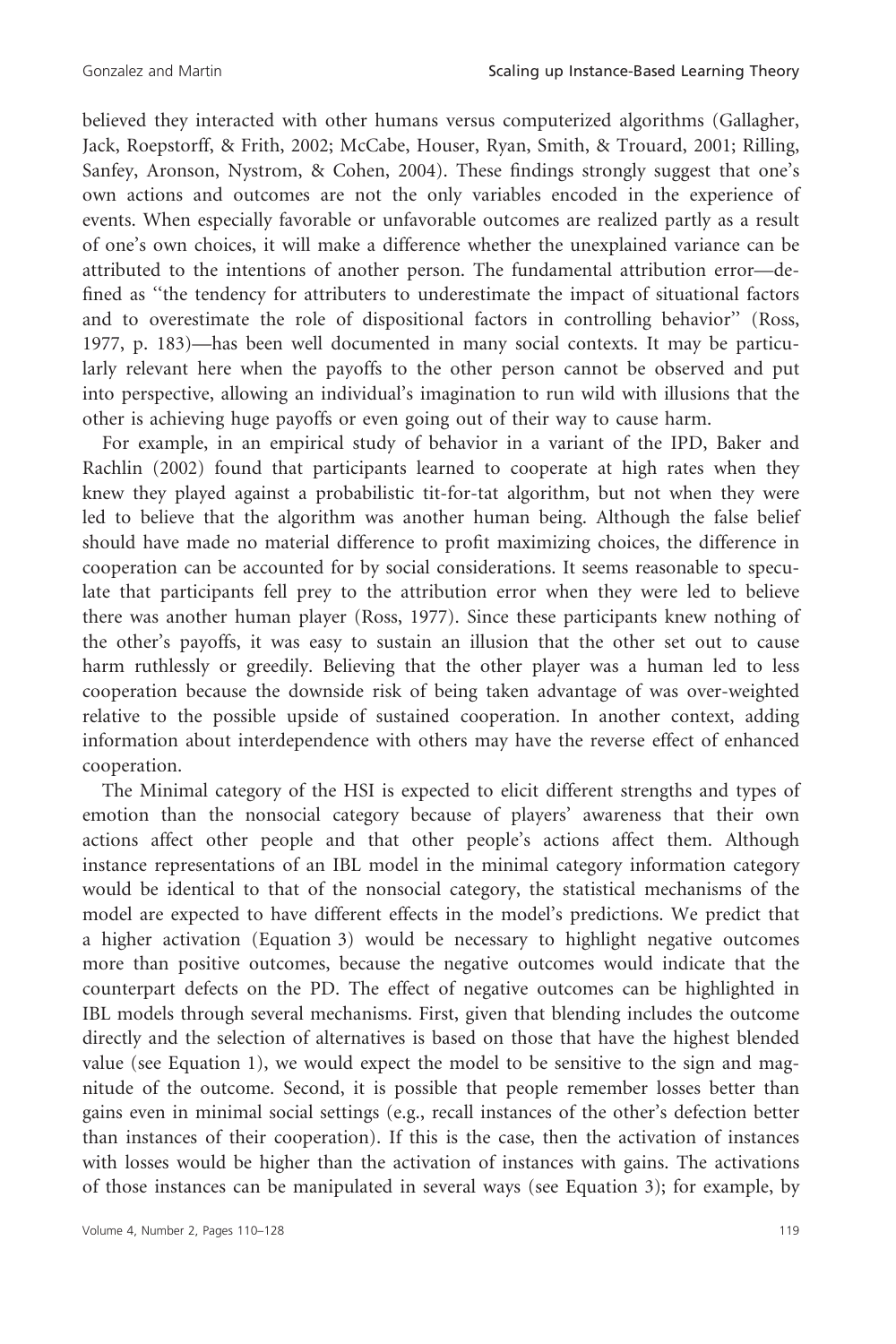reducing the value of the decay  $(d)$  parameter for losses, which will result in slow forgetting compared to gains.

Thus, the main prediction is that with knowledge of human interaction but absence of the other's outcomes and influence on one's outcomes, IBL decisions would be influenced by the emotional impact that positive or negative outcomes would have on our perception of the other's cooperation or defection. These effects could be captured by the explicit manipulation of the memory parameters that influence the memory for positive or negative outcomes.

#### Experiential: Knowledge of the Other's Actions and Outcomes

Taking as a given that an individual realizes their interdependence with another human being, there is evidence suggesting that behavior will also be affected by knowledge about the other person's particular actions and outcomes. In moving from the minimal social information category to the experiential social information category of the HSI framework, we expect to observe this distinction. This type of social information might encourage reasoning about the intentions behind the other's actions. On the one hand, this could further reduce the fundamental attribution error (Ross, 1977), whereby individuals might assume that the other has ill intentions rather than reasonable motives. Once the other's actions and payoffs are seen, it can be more easily acknowledged that the other faces a limited set of options and tradeoffs similar to one's own. Particularly, in cases of symmetric action sets and payoffs between two actors, as are most commonly used in the PD, the similarity of the other's predicament can be better related to one's own upon seeing their actions and outcomes. This type of empathy could lead to greater cooperation in such interactions.

On the other hand, people may be especially sensitive to asymmetrically unfavorable outcomes when they are able to directly compare their own outcomes with those of another person. For example, Silverstein et al. (1998) found that making choices for four sequential trials before learning the other's actions impeded tendencies toward mutual defection in an IPD. The authors suggest that immediate discovery of the other's action can cause people to succumb to the fear or impulse to defect more so than when they only discover the other's actions after several of their own decisions have been made. With directionally similar results in another setting, Erev and Rapoport (1998) showed in a laboratory study that entry into a competitive market increased relative to the social optimum when players saw others' payoffs. This is consistent with an account where individuals' reference points for their own payoffs are influenced by the payoffs of others. A desire for equity can also explain in large part why people consistently offer more than the minimal amount to others in the ultimatum game, and why low offers are rejected (Fehr & Schmidt, 1999). These authors conclude that either fair or selfish types can prevail, depending on the strategic environment and opportunity for some people to punish others with antisocial behavior. Despite the contrasting empirical evidence that information about others' actions and payoffs can lead to either more or less cooperation, this type of information will generally induce a greater sense of accountability since it is more difficult to misconstrue one another's intentions.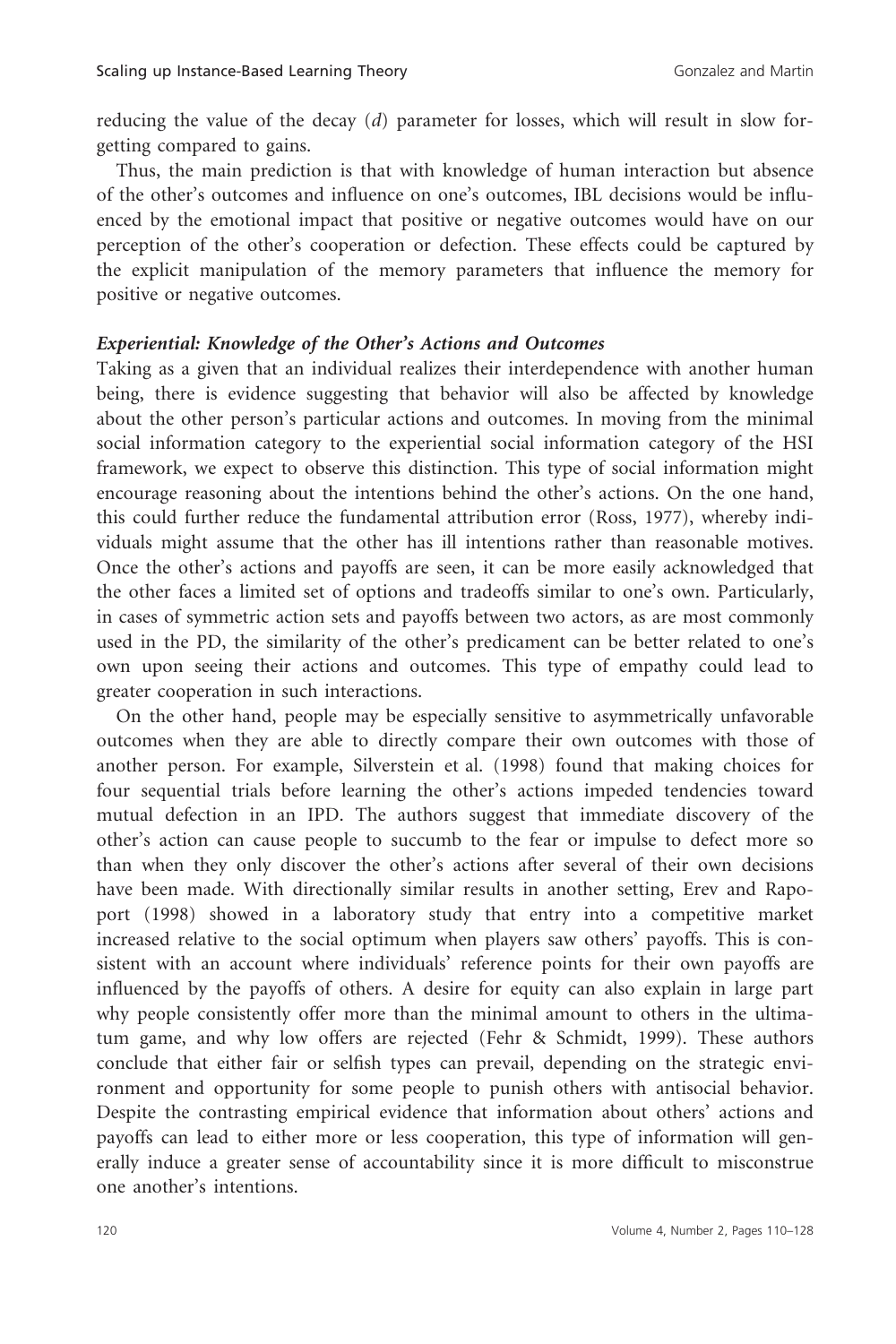The experiential category of the HSI framework will be more challenging for IBL to model. As before, two identical versions of an IBL model would be created to act as a pair and interacting repeatedly. Given that this layer includes social comparisons and fairness concerns; however, we expect that the representation of information in an instance will need to be changed. For example, individuals involved in conflict might explicitly represent the outcomes of others in addition to their own experienced outcomes. The question of how these outcomes are represented and how they are stored in memory is an open question. It is possible that the ''Situation'' in an instance would include not only each person's choice and outcome, but also the other person's choice and outcome. This would create a dependency as the content of own and other's actions and outcomes are different for each model. It is also possible that the utility represented in an instance is formed by the comparison of the outcomes experienced; the difference between the own and the other's outcome for example. If so, individuals may have a nonlinear representation for the difference between their own outcome and the outcome of another person, likely with a discontinuity at zero and steeper slope below zero. It is also cognitively plausible that the decay of instances in memory (determined by the d parameter) depends on these relative outcomes, so this presents another candidate for an IBL model extension that may be required to capture the experiential condition.

## Descriptive: Knowledge of the Complete Interaction Structure

Another distinction that should be largely immaterial to behavior from at least an economic standpoint is the way that people discover their own and another's outcomes. Given a relatively small set of possible actions, the long-run behavior should be similar whether or not these outcomes were described from the outset of interaction if people eventually experience all possible outcomes. Yet, the reason for including this difference in our HSI framework is a distinction between the experiential and descriptive categories supported by existing research showing that the discovery process does influence interactive behavior. Most notably, whether or not individuals possess a full description of the interaction structure can affect the subjective impact of outcomes to them, and therefore, preferences for some actions over others. For example, Rapoport, Guyer, and Gordon (1976) demonstrated greater levels of overall cooperation in an IPD where a complete payoff matrix was displayed to participants than when they simply learned which outcomes corresponded to each set of actions by themselves and their opponents through trial-and-error.

Furthermore, we argue that ongoing visibility of the interaction structure can assist in putting briefly painful or joyful outcomes in the broader context of mutual interdependence. Thus, compared to the experiential interaction category where recent outcomes tend to generate a strong emotional impact, reactions to both positive and negative outcomes could be moderated in the descriptive category where the outcome is seen as merely one encounter within a long-term relationship. Particularly in symmetric games where individuals can see that others face a dilemma similar to their own, the presence of descriptive social information can aid in taking the other's perspective and behaving as one would wish the other to behave. Beyond this, descriptive reminders may induce an individual to engage in second-order reasoning about how their own actions will be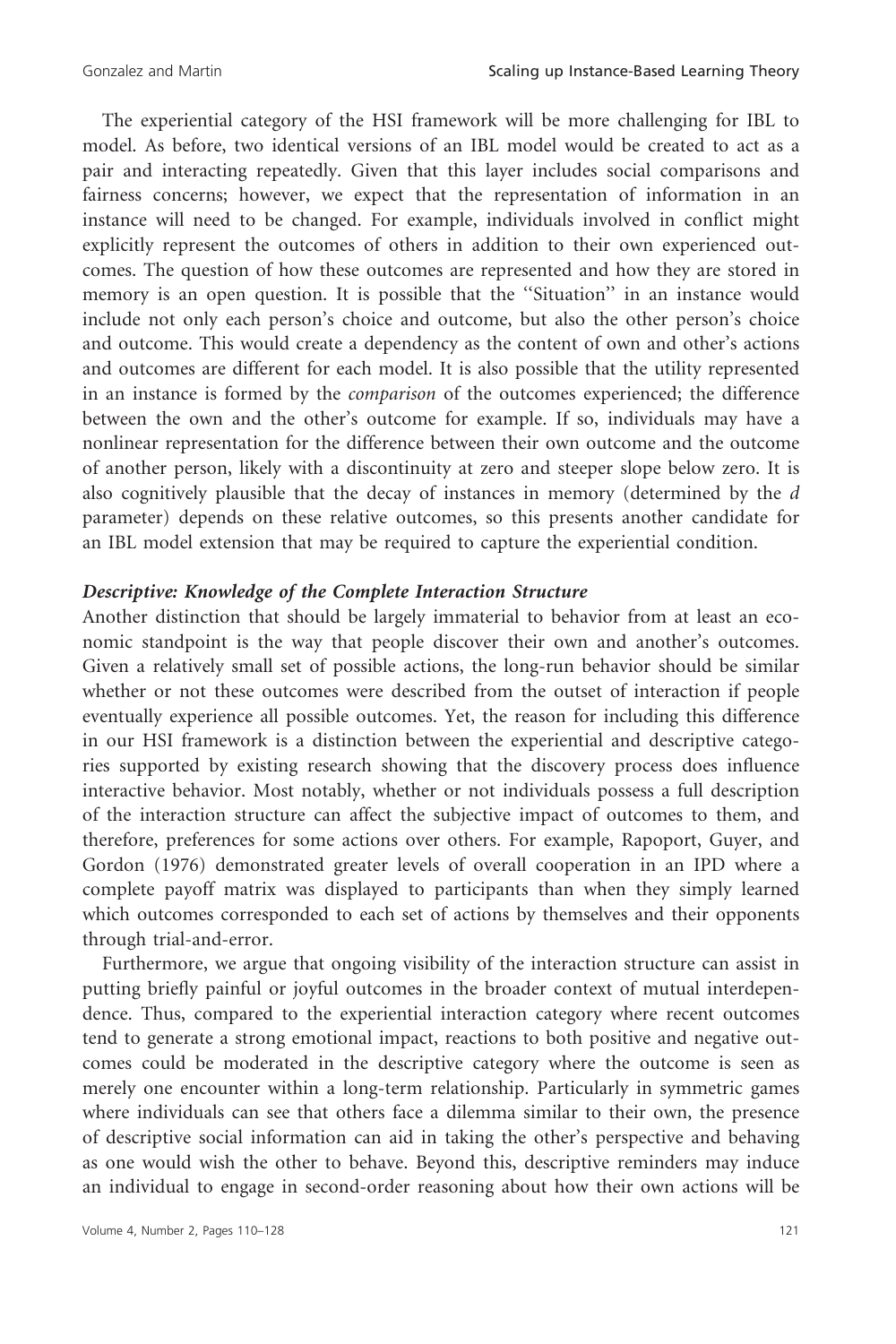perceived by others. The sense that one's counterpart is reacting to one's own actions may, in itself, lead to a feeling of empowerment that voluntarily directs the course of interaction toward mutual cooperation rather than conflict escalation.

The descriptive category, where the sets of outcomes from all actions are known ahead of time and observed continually, will require different assumptions in the IBL model. For example, it is possible that initial instances including descriptive information of the outcomes are created in human memory. These initial instances could be inserted into the model to create human-like expectations of long-term dependencies. An IBL model may also require the inclusion of foregone payoffs in the utility calculation to capture the availability of this information in the descriptive category. It is difficult to measure in laboratory experiments and therefore will be difficult to model whether people may also compare their experienced outcomes with foregone outcomes or instead treat the foregone outcomes as if they had been experienced from making the opposite choice. More generally, we expect that people engaged in descriptive interaction will be able to reason somewhat more strategically about the extended consequences of their own and others' behavior. If this is so, it will be reflected in behavior (e.g., higher levels of cooperation in the IPD), which will only be adequately fit by a variation of the IBL model that similarly incorporates descriptive social information.

## Cultural: Knowledge of the Other's Identity

The identity of one's interaction partner is not a neutral piece of information, either from a strategic or an emotional standpoint. In moving from the descriptive category to the cultural category of interaction in our HSI framework, several dimensions of identity might be strategically relevant. The mere knowledge of demographic characteristics or the group membership of another person might shape expectations about their likelihood of engaging in certain actions. Early work on cross-cultural interaction, for instance, tended to focus on classifying differences in attitudes, beliefs, and values across cultures (Hofstede, 1983). With much effort dedicated to this line of inquiry, there have been some differences in interaction styles established on the basis of observable characteristics like gender (Babcock & Laschever, 2003) and country of origin (Buchan, Croson, & Dawes, 2002). Of course, unless individuals are personally acquainted, there is a strong likelihood of drawing false conclusions about inherent behavioral proclivities based on stereotypes. Perhaps, more common than actual persistent differences in interaction tendencies between groups is the triggering or situational activation of group stereotypes that lead to a self-fulfilling prophesy in behavior (Kray, Thompson, & Galinsky, 2001; Riley Bowles, Babcock, & McGinn, 2005). In fact, more fundamental individual differences in social motive and punitive capability may be unrelated to group membership (De Dreu, Giebels, & Van de Vliet, 1998). Power dynamics may also come into play if individuals recognize their status with respect to others. Galinsky, Magee, Inesi, and Gruenfeld (2006) observed that greater power can impede perspective taking and hence may lead individuals to ignore the harm or benefit they cause to others.

More important than identity information that has some de facto strategic relevance to predicting others' behavior, the identity of another person might affect the degree to which one feels altruism or aggression toward him. An extensive literature details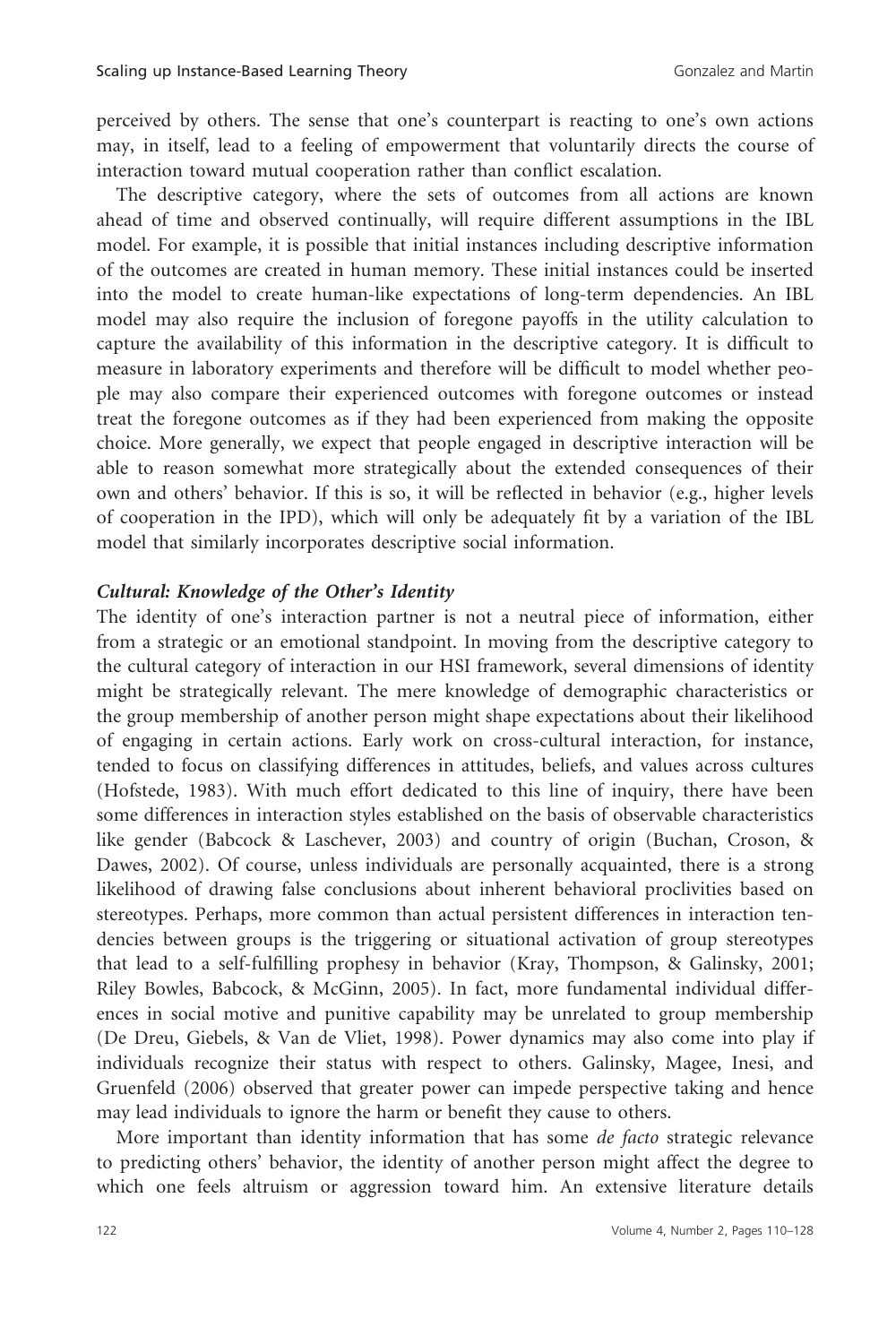in-group favoritism or the tendency to bestow disproportionate rewards on similar others and disproportionate punishments on dissimilar others. There may be an evolutionary basis for in-group bias: at one point in human history, one's own survival was closely intertwined with that of kin group members (Trivers, 1971). If in-group favoritism has been biologically hard wired, it might manifest as favoritism and empathy toward those who share interests other than survival. Decreasing social distance between interaction partners, for example, leads to more generous offers in the dictator game, arising from social norms of reciprocity (Hoffman, McCabe, & Smith, 1996) or from ''other-regardedness independent of any norms of social exchange'' (Bohnet & Frey, 2006, p. 335). Such parochial altruism is a robust finding from laboratory studies (e.g., Intergroup PD experiments in Halevy, Bornstein, & Sagiv, 2008), naturally occurring groups (e.g., indigenous tribes in Papua New Guinea documented by Bernhard, Fischbacher, & Fehr, 2006), and randomized groups that develop strong identifications (e.g., Swiss army platoons in Goette, Huffman, & Meier, 2006). In sum, knowing the identity of an interaction partner may affect one's own actions based on logical inferences about what actions the other will take, as well as altering one's own actions based on altruistic or punitive motives directed at the other.

Based on the important behavioral distinctions between the cultural category and those below it in the HSI framework, this may prove to be the most challenging layer of social information to translate into IBLT. For instance, attention and memory may be triggered differently for individuals depending on the identity traits of their interaction partners relative to their own. This can be incorporated into an IBL model through the similarity metrics in Equation 3. Previous instances in which people interacted with others similar to a current interaction partner will be more strongly activated. Sometimes, this might lead to the formation of stereotypes where it is expected that people will behave like others with whom they share observable identity traits. Another way to include the effects of in-group favoritism in an IBL model is to capture the way individuals experience the outcomes of others similar or dissimilar to themselves. The outcomes of another can be included as outcomes for oneself in an instance, as if the individual feels a counterpart's joy or pain. At this stage, these are merely speculations about how IBLT—which has proven to be versatile for a range of individual and several multiplayer decision tasks—may be more extensively applied to modeling the impacts of various levels of social information that we have laid out in the HSI framework.

# **Conclusions**

Given the complexities of real-world conflict that cannot be completely captured by other cognitive models, we propose IBLT as one promising new approach. DFE have rarely been studied in social contexts (Erev & Haruvy, in press), and this new approach and shift from the classical decisions from description will bring new light onto our understanding of general conflict resolution research. Because models generated using IBLT have been successful in describing DFE in a variety of tasks, we argue that IBLT will also offer flexibility for representing nuances of social information. In individual choice tasks, IBL models are able to fit human behavior without depending on assumptions about either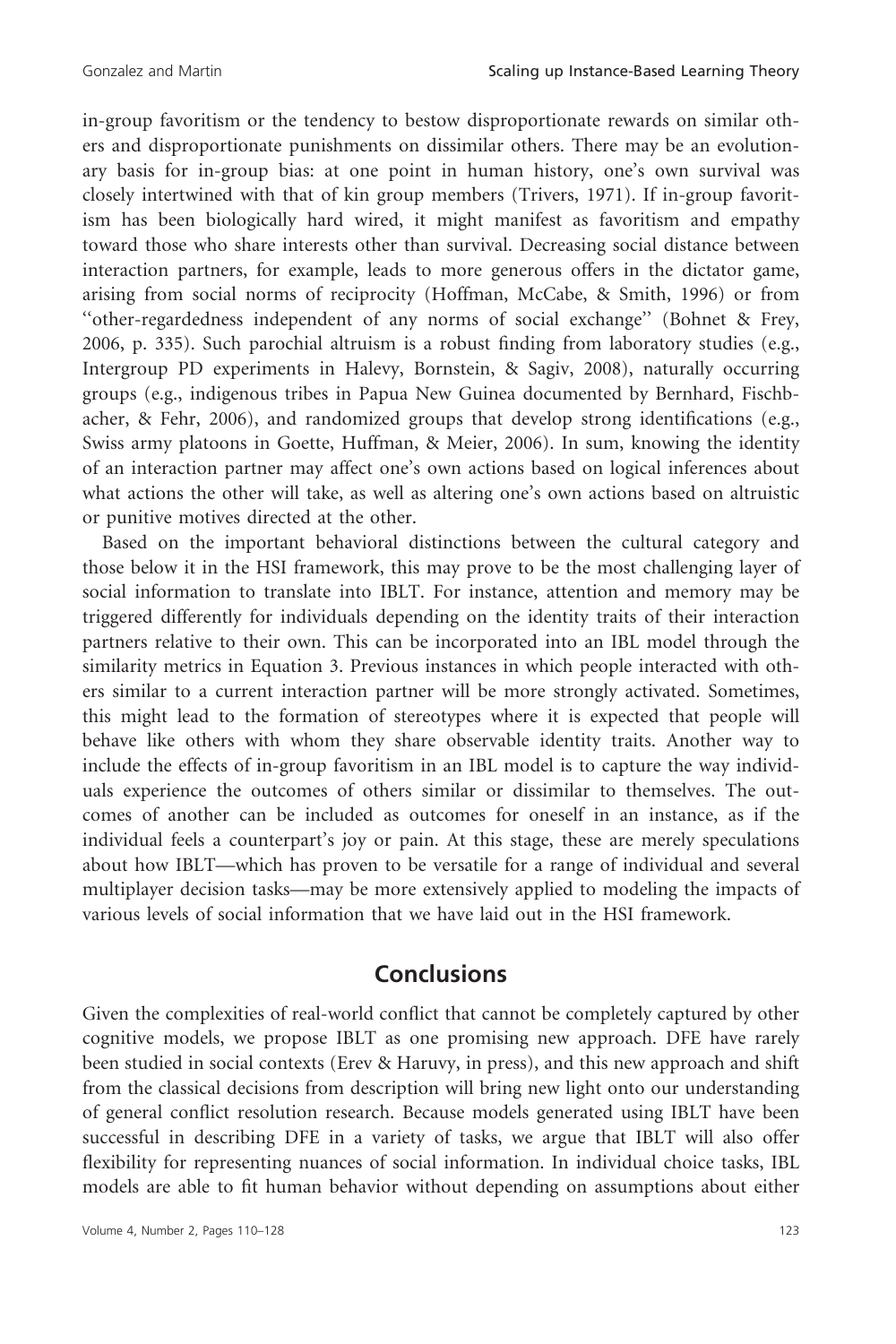rationality (i.e., expected utility maximization) or interpretations of descriptive information (e.g., weighting of probabilities in a fully defined gamble). Instead, the model's decisions emerge naturally and implicitly from the way instances are encoded and retrieved from memory, similar to the way that we believe people process information in the real world. Our objective in using IBLT here is to push its capabilities a step further to encompass social information that decision makers encounter in interaction with others.

The Hierarchy of Social Information aims to characterize the levels of information that have been shown to impact behavior in conflict situations and thus puts forth a clear challenge for the behaviors that we would like IBL models to encompass. The HSI framework assumes that individual actions and outcomes within social interaction are influenced by the amount and type of information available to decision makers. The distinct categories range from one in which individuals possess no information about their interdependence with others, to one in which individuals have complete information about the actions of others, their influence on each other's outcomes, and the identities of others. A large body of existing research indicates that behavior differs significantly in moving from one category to the next, and yet these differences have not been systematically tested in either experiments or cognitive models. We discuss how these informational characteristics may influence reciprocation, fairness, trust, power, and other social considerations, especially as individuals are better able to perceive the intentions of others and to reason about how their own intentions might be perceived. By offering a clear separation of varying degrees of social information, the HSI framework allows the formulation of hypotheses about how cognitive and emotional processing will shift as higher degrees of information become available, how this information will induce behavioral differences in the laboratory, and how this information can be represented in IBL models without altering their defining components.

Describing and predicting social behavior computationally is a current research challenge with many unanswered questions: How can we account for nonmonetary incentives such as fairness, trust, reciprocation, and power? Do social effects need to be explicitly represented in models that correctly predict behavior? How do individual cognitive constraints influence the use of social information? How do we scale our behavioral measures and models from the individual level to the social level? The HSI framework we present can help to organize research comparing decision making across informational categories, so that we have a clear set of behavioral results that we would like to better understand. In addition, we propose that IBLT might offer a fruitful approach to modeling empirical differences in conflicts across the HSI, based on the robustness of IBL models for fitting individual choice tasks and the ease of generalizing core mechanisms to new situations.

# References

Anderson, J. R., Bothell, D., Byrne, M. D., Douglass, S., Lebiere, C., & Qin, Y. (2004). An integrated theory of the mind. Psychological Review, 111(4), 1036–1060.

Anderson, J. R., & Lebiere, C. (1998). The atomic components of thought. Hillsdale, NJ: Lawrence Erlbaum Associates.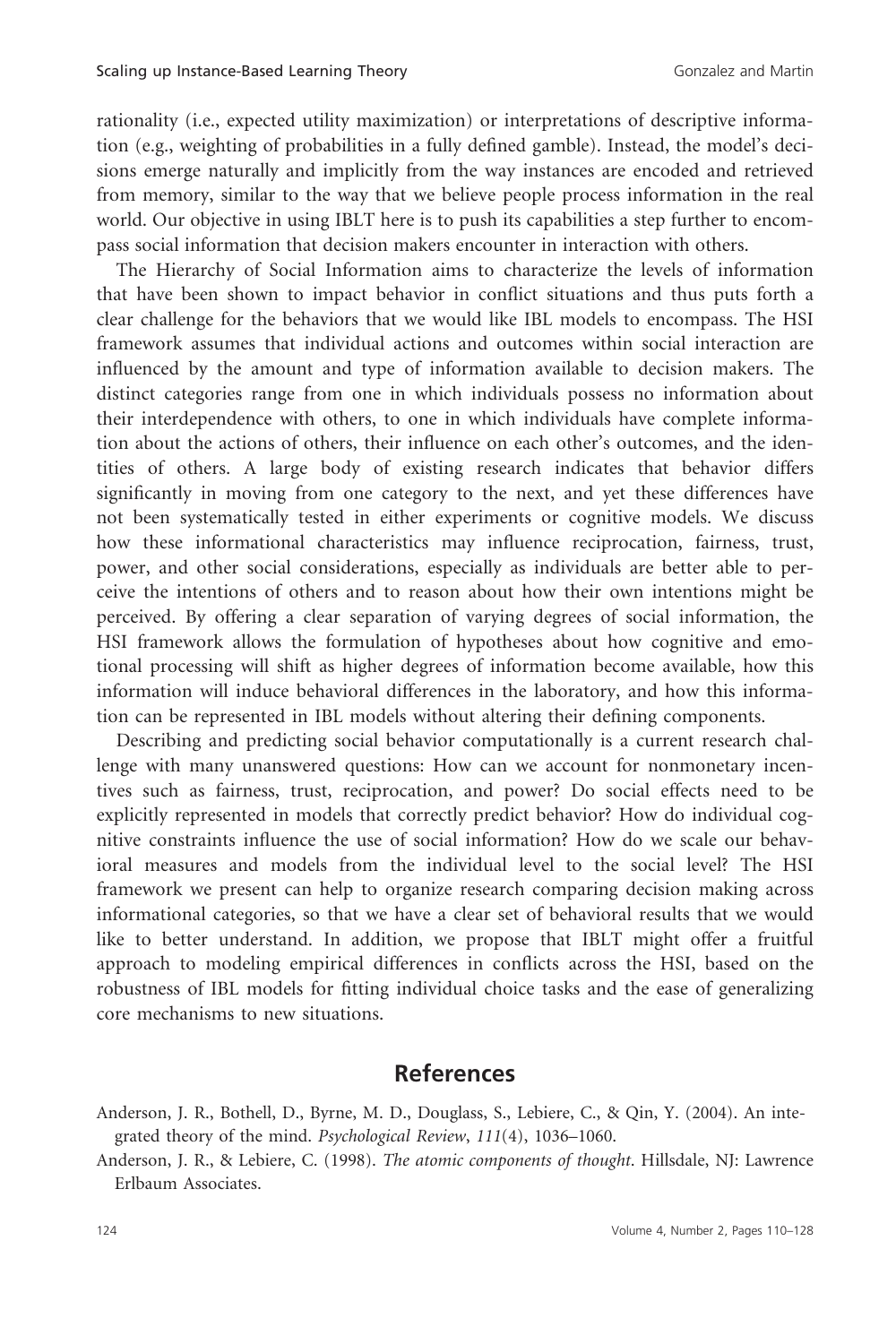- Anderson, J. R., Reder, L. M., & Lebiere, C. (1996). Working memory: Activation limitations on retrieval. Cognitive Psychology, 30(3), 221–256.
- Axelrod, R. (1980). Effective choice in the Prisoner's Dilemma. Journal of Conflict Resolution, 24(1), 3–25.
- Axelrod, R. (1984). The evolution of cooperation. New York, NY: Basic Books.
- Babcock, L., & Laschever, S. (2003). Women don't ask: Negotiation and the gender divide. Princeton, NJ: Princeton University Press.
- Baker, F., & Rachlin, H. (2001). Probability of reciprocation in repeated prisoner's dilemma games. Journal of Behavioral Decision Making, 14, 51–67.
- Baker, F., & Rachlin, H. (2002). Teaching and learning in a probabilistic prisoner's dilemma. Behavioural Processes, 57, 211–226.
- Bernhard, H., Fischbacher, U., & Fehr, E. (2006). Parochial altruism in humans. Nature, 442(7105), 912–915.
- Blount, S. (1995). When social outcomes aren't fair. The effect of causal attributions on preferences. Organizational Behavior and Human Decision Processes, 63, 131–144.
- Bohnet, I., & Frey, B. S. (2006). Social distance and other-regarding behavior in dictator games: Comment. American Economic Review, 89(1), 335–339.
- Buchan, N. R., Croson, T. A., & Dawes, R. M. (2002). Swift neighbors and persistent strangers: A cross-cultural investigation of trust and reciprocity in social exchange. American Journal of Sociology, 108(1), 168–206.
- Busemeyer, J. R., & Myung, I. J. (1992). An adaptive approach to human decision making: Learning theory, decision theory, and human performance. Journal of Experimental Psychology: General, 121(2), 177–194.
- Bush, R. R., & Mosteller, F. (1955). Stochastic models for learning. Oxford, U.K.: John Wiley & Sons, Inc.
- Colman, A. M. (2003). Cooperation, psychological game theory, and limitations of rationality in social interaction. Behavioral and Brain Sciences, 26, 139–198.
- De Dreu, C. K. W., Giebels, E., & Van de Vliet, E. (1998). Social motives and trust in integrative negotiation: The disruptive effects of punitive capability. Journal of Applied Psychology, 83(3), 408–422.
- Dutt, V., Yamaguchi, M., Gonzalez, C., & Proctor, R. W. (2009). An instance-based learning model of stimulus-response compatibility effects in mixed location-relevant and locationirrelevant tasks. In A. Howes, D. Peebles & R. Cooper (Eds.), 9th International Conference on Cognitive Modeling—ICCM2. Manchester, U.K.
- Erev, I., & Barron, G. (2005). On adaptation, maximization, and reinforcement learning among cognitive strategies. Psychological Review, 112(4), 912–931.
- Erev, I., Bereby-Meyer, Y., & Roth, A. E. (1999). The effect of adding a constant to all payoffs: Experimental investigation, and implications for reinforcement learning models. Journal of Economic Behavior & Organization, 39, 111–128.
- Erev, I., Glozman, I., & Hertwig, R. (2008). What impacts the impact of rare events. Journal of Risk and Uncertainty, 36(2), 153–177.
- Erev, I., & Haruvy, E. (in press). Learning and the economics of small decisions. In J. H. Kagel & A. E. Roth (Eds.), The handbook of experimental economics (Vol. 2). Princeton, NJ: University Press.
- Erev, I., & Rapoport, A. (1998). Coordination, ''magic,'' and reinforcement learning in a market entry game. Games and Economic Behavior, 23, 146–175.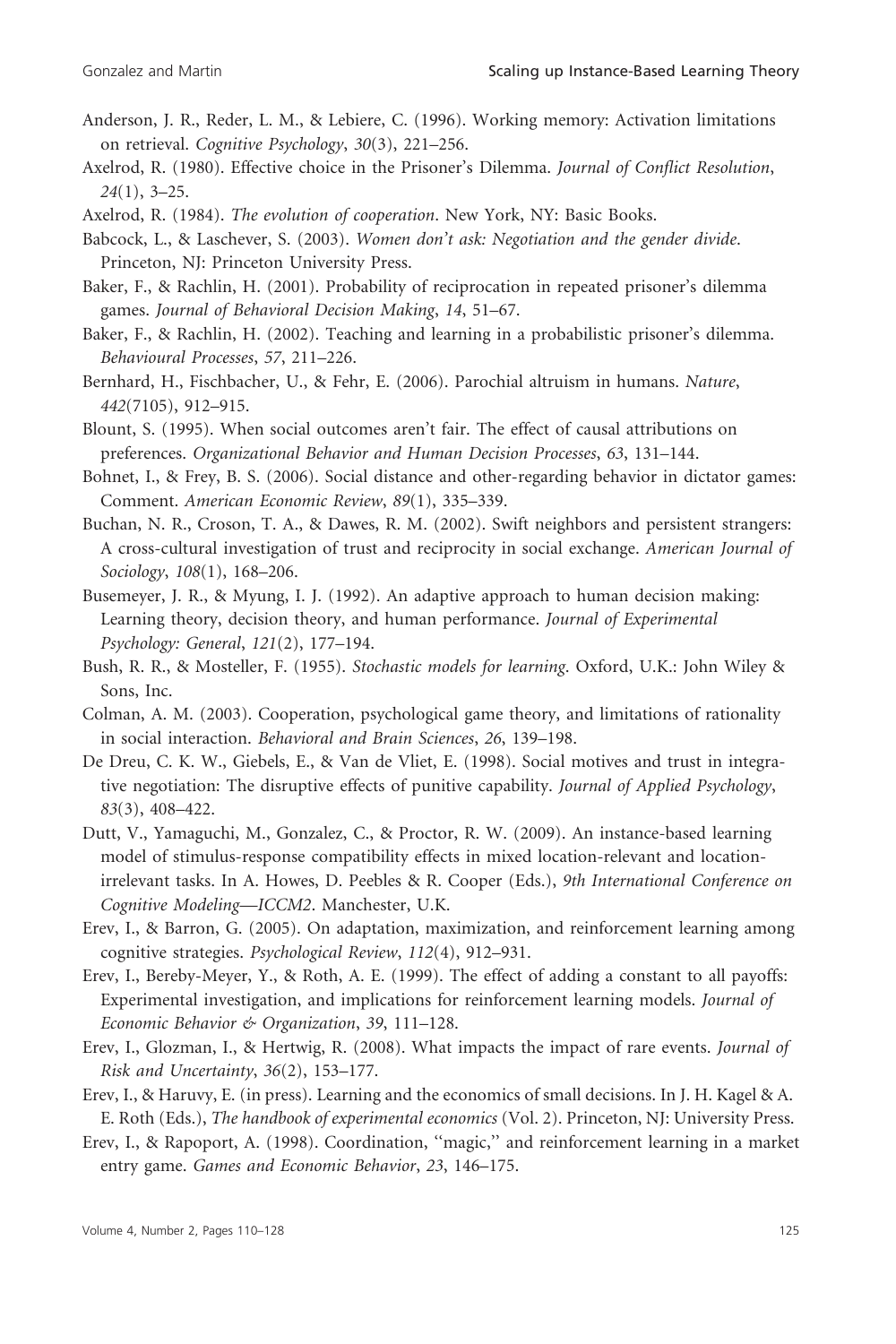- Erev, I., & Roth, A. E. (1998). Predicting how people play games: Reinforcement learning in experimental games with unique, mixed strategy equilibria. The American Economic Review, 88(4), 848–881.
- Erev, I., & Roth, A. E. (2001). Simple reinforcement learning models and reciprocation in the Prisoner's Dilemma game. In G. Gigerenzer & R. Selten (Eds.), Bounded rationality: The adaptive toolbox (pp. 215–231). Cambridge, MA: MIT Press.
- Fehr, E., & Schmidt, K. M. (1999). A theory of fairness, competition and cooperation. Quarterly Journal of Economics, 114(3), 817–868.
- Galinsky, A. D., Magee, J. C., Inesi, M. E., & Gruenfeld, D. H. (2006). Power and perspectives not taken. Psychological Science, 17(12), 1068–1074.
- Gallagher, H., Jack, A., Roepstorff, A., & Frith, C. D. (2002). Imaging the intentional stance in a competitive game. NeuroImage, 16, 814–821.
- Goette, L., Huffman, D., & Meier, S. (2006). The impact of group membership on cooperation and norm enforcement: Evidence using random assignment to real social groups. American Economic Review, 96(2), 212–216.
- Gonzalez, C., Best, B. J., Healy, A. F., Bourne, L. E. Jr, & Kole, J. A. (2010). A cognitive modeling account of simultaneous learning and fatigue effects. Journal of Cognitive Systems Research, 12, 19–32.
- Gonzalez, C., & Dutt, V. (2010). Instance-based learning models of training. In Proceedings of the Human Factors and Ergonomics Society 54th Annual Meeting (pp. 2319–2323). San Francisco, CA: Human Factors and Ergonomics Society.
- Gonzalez, C., Dutt, V., & Lejarraga, T. (in press). A loser can be a winner: Comparison of two instance-based learning models in a market entry competition. Games.
- Gonzalez, C., & Lebiere, C. (2005). Instance-based cognitive models of decision making. In D. Zizzo & A. Courakis (Eds.), Transfer of knowledge in economic decision-making (pp. 148–165). New York: Macmillan (Palgrave Macmillan).
- Gonzalez, C., Lerch, J. F., & Lebiere, C. (2003). Instance-based learning in dynamic decision making. Cognitive Science, 27(4), 591–635.
- Halevy, N., Bornstein, G., & Sagiv, L. (2008). 'In-group love' and 'out-group hate' as motives for individual participation in intergroup conflict—A new game paradigm. Psychological Science, 19(4), 405–411.
- Hertwig, R., Barron, G., Weber, E. U., & Erev, I. (2004). Decisions from experience and the effect of rare events in risky choice. Psychological Science, 15(8), 534–539.
- Hertwig, R., Barron, G., Weber, E. U., & Erev, I. (2006). The role of information sampling in risky choice. In K. Fiedler & P. Juslin (Eds.), Information sampling and adaptive cognition (pp. 72–91). New York: Cambridge University Press.
- Ho, T. H., Camerer, C. F., & Chong, J. K. (2004). The economics of learning models: A self-tuning theory of learning in games. Berkeley: University of California.
- Hoffman, E., McCabe, K., & Smith, V. L. (1996). Social distance and other-regarding behavior in dictator games. American Economic Review, 86(3), 653–660.
- Hofstede, G. (1983). National cultures in four dimensions: A research-based theory of cultural differences among nations. International Studies of Management and Organization, 13, 46–74.
- Kray, L. J., Thompson, L., & Galinsky, A. (2001). Battle of the sexes: Gender stereotype activation in negotiations. Journal of Personality and Social Psychology, 80, 942–958.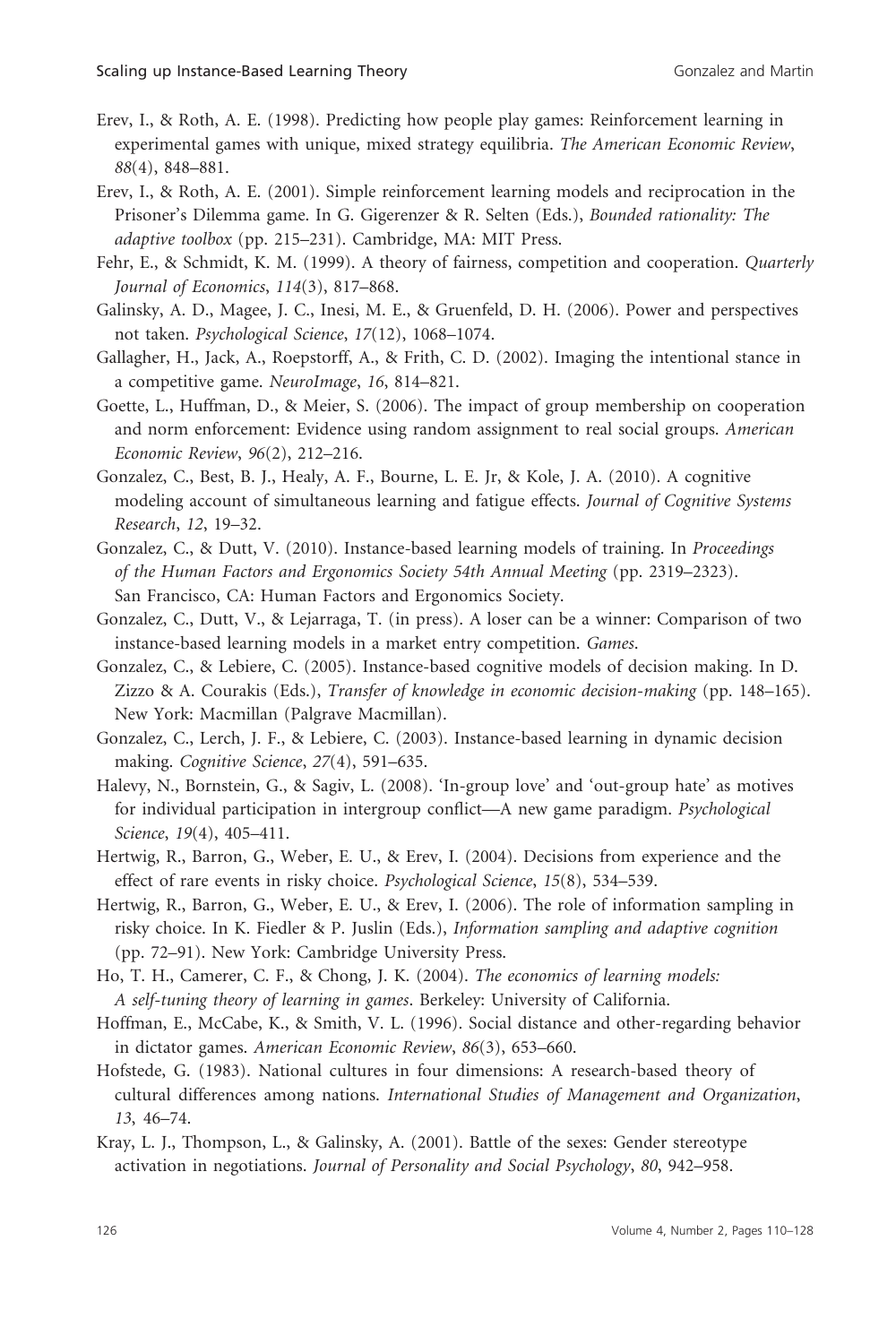- Lebiere, C. (1999). Blending: An ACT-R mechanism for aggregate retrievals. Paper presented at the Sixth Annual ACT-R Workshop at George Mason University.
- Lebiere, C., Gonzalez, C., & Martin, M. (2007). Instance-based decision making model of repeated binary choice. In R. L. Lewis, T. A. Polk & J. E. Laird (Eds.), *Proceedings of the 8th* International Conference on Cognitive Modeling (pp. 67–72). Ann Arbor, MI: Taylor & Francis/ Psychology Press.
- Lebiere, C., Wallach, D., & West, R. L. (2000). A memory-based account of the prisoner's dilemma and other 2x2 games. Paper presented at the International Conference on Cognitive Modeling.
- Lejarraga, T., Dutt, V., & Gonzalez, C. (in press). Instance-based learning: A general model of repeated binary choice. Journal of Behavioral Decision Making.
- Lovett, M. C., Reder, L. M., & Lebiere, C. (1999). Modeling working memory in a unified architecture: An ACT-R perspective. In A. Miyake & P. Shah (Eds.), Models of working memory: Mechanisms of active maintenance and executive control (pp. 135–182). New York: Cambridge University Press.
- March, J. G. (1996). Learning to be risk averse. Psychological Review, 103(2), 309–319.
- Martin, M. K., Gonzalez, C., & Lebiere, C. (2004). Learning to make decisions in dynamic environments: ACT-R plays the beer game. In M. C. Lovett, C. D. Schunn, C. Lebiere & P. Munro (Eds.), Proceedings of the Sixth International Conference on Cognitive Modeling (Vol. 420, pp. 178–183). Pittsburgh, PA: Lawrence Erlbaum Associates Publishers.
- McCabe, K., Houser, D., Ryan, L., Smith, V., & Trouard, T. (2001). A functional imaging study of cooperation in two-person reciprocal exchange. Proceedings of the National Academy of Sciences, 98, 11832–11835.
- Rabin, M. (1993). Incorporating fairness into game theory and economics. The American Economic Review, 83(5), 1281–1302.
- Rapoport, A., & Chammah, A. M. (1965). Prisoner's dilemma: A study in conflict and cooperation. Ann Arbor: University of Michigan Press.
- Rapoport, A., Guyer, M. J., & Gordon, D. G. (1976). The 2x2 game. Ann Arbor: University of Michigan Press.
- Rapoport, A., & Mowshowitz, A. (1966). Experimental studies of stochastic models for the Prisoner's dilemma. System Research and Behavioral Science, 11(6), 444–458.
- Riley Bowles, H., Babcock, L., & McGinn, K. (2005). Constraints and triggers: Situational mechanics of gender in negotiation. KSG Working Paper, No. RWP05-051.
- Rilling, J. K., Sanfey, A. G., Aronson, J. A., Nystrom, L. E., & Cohen, J. D. (2004). The neural correlates of theory of mind within interpersonal interactions. Neuroimage, 22, 1694–1703.
- Roberts, G. (1997). Testing mutualism: A commentary on Clements and Stephens. Animal Behaviour, 53(6), 1361–1362.
- Ross, L. D. (1977). The intuitive psychologist and his shortcomings: Distortions in the attribution process. In L. Berkowitz (Ed), Advances in experimental social psychology (Vol. 10, pp. 173–220). New York: Academic Press.
- Roth, A. E., & Erev, I. (1995). Learning in extensive-form games: Experimental data and simple dynamic models in the intermediate term. Games and Economic Behavior, 8, 164–212.
- Schuster, R. (2000). How useful is an individual perspective for explaining the control of social behavior? Behavioral and Brain Sciences, 23(2), 263–264.